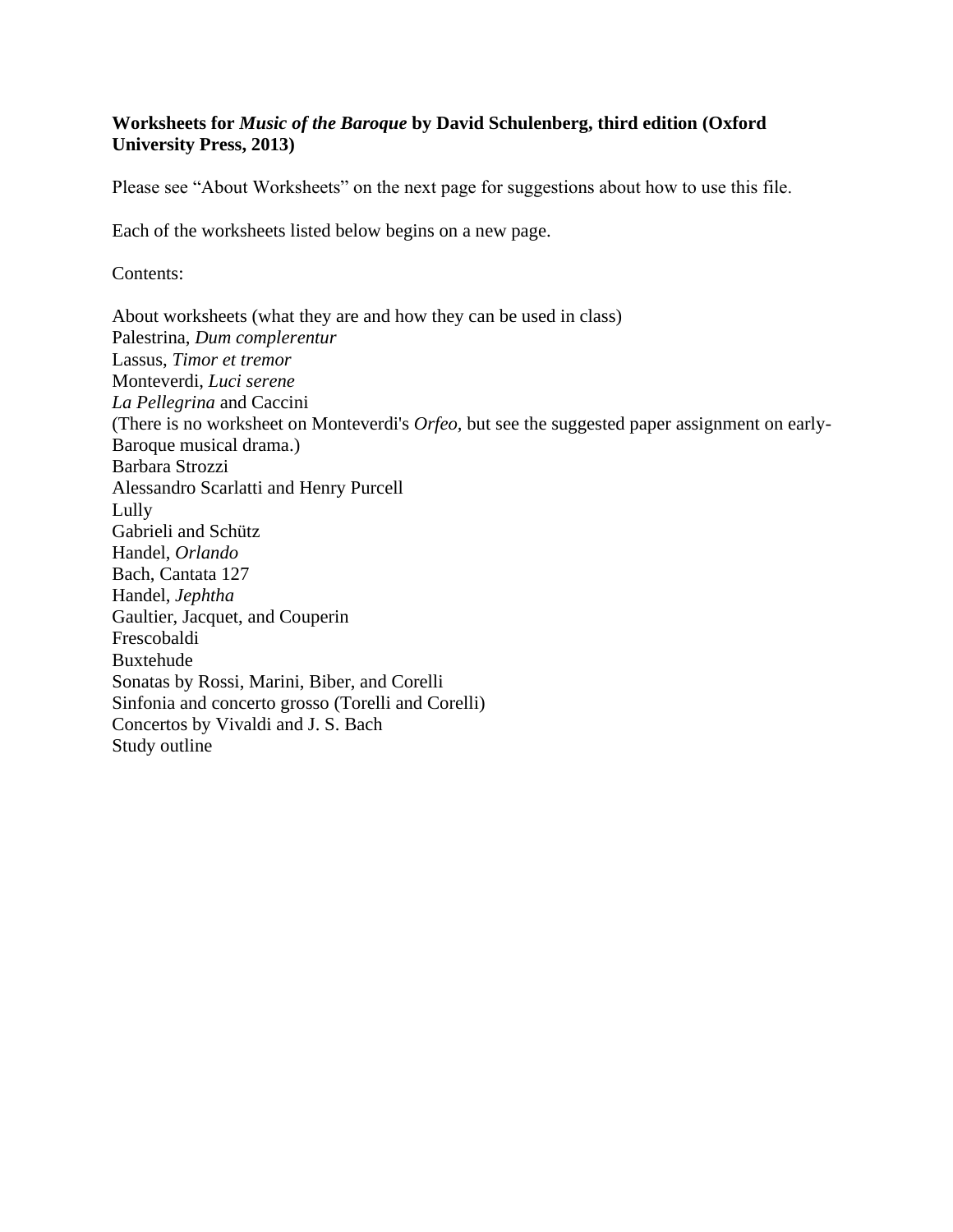#### **About worksheets**

What I call "worksheets" are series of questions about individual composers and works discussed in the textbook. Most worksheets open with basic identifications of composer, dates, and similar information. There follow several general questions concerned with the composer's biography, social or historical background, and the like, drawing on readings in the textbook. From here the worksheets continue to more interpretive or analytical questions about specific compositions.

Worksheets may be used in several ways. In my own teaching, I distribute them electronically to students prior to the class meetings in which they will be used. Students complete the sheets as homework while carrying out related reading and listening assignments (see my course webpage at http://faculty.wagner.edu/david-schulenberg/208-2/ for a sample syllabus). Each completed worksheet serves as an outline for the corresponding class meeting and as a basis for class discussion. Later, the completed worksheets serve students as study guides for quizzes and the final examination.

Worksheets may or may not be collected and graded. One or two students may be given responsibility for completing a worksheet ahead of time and leading the class through it. Few instructors will use all the worksheets or all the questions included here. The content of these worksheets reflects my own particular interests as well as the types of students and programs in which I have taught this subject. Not all topics in the textbook are covered in these worksheets.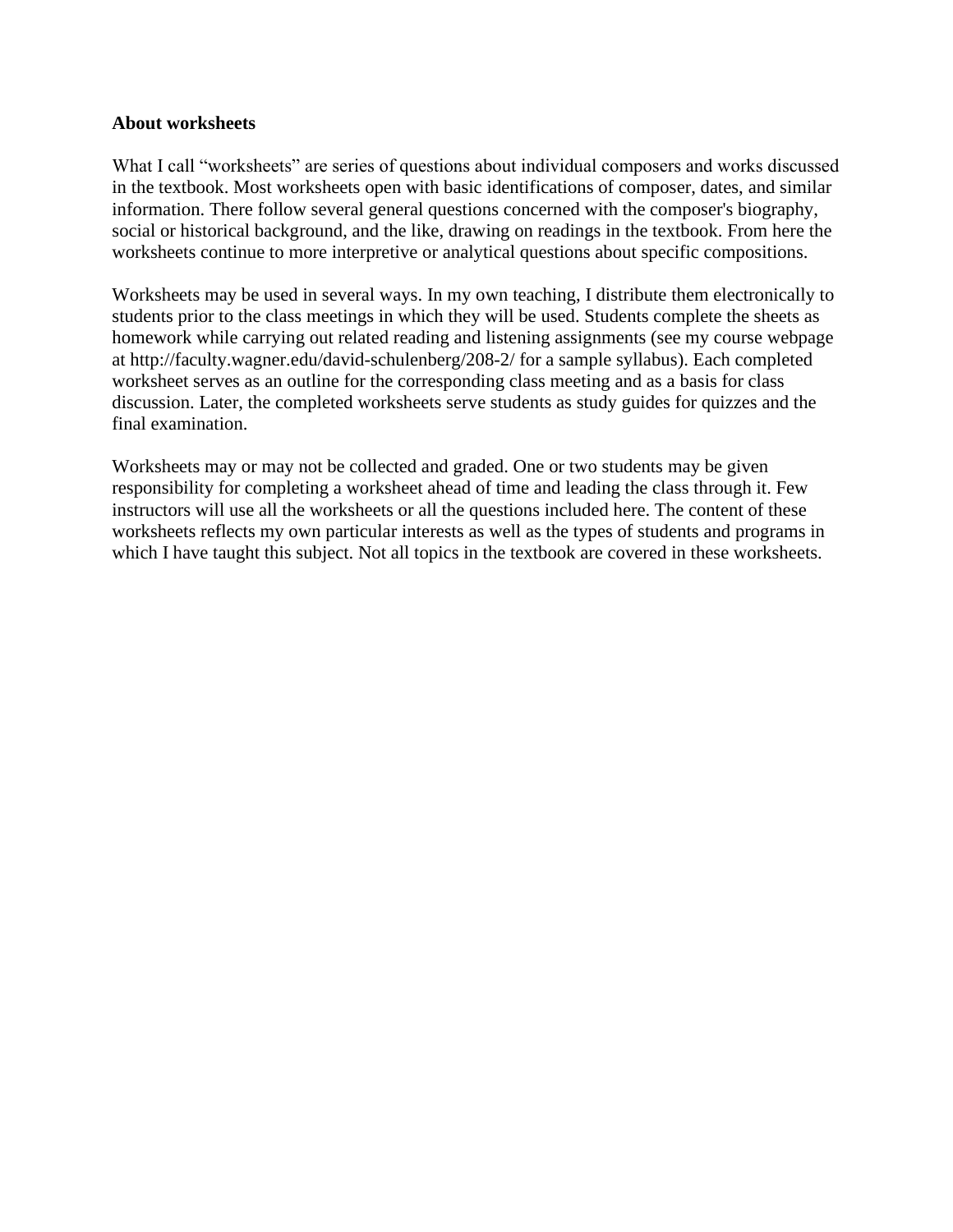#### **Worksheet: Palestrina,** *Dum complerentur*

Composer (full name, with dates): Genre: Date of first publication: Scoring (how many voices? any instruments?):

1. Where in Europe was this work probably composed?

2. How many singers would probably have participated in its first performance? What instrument(s), if any, would have joined them?

3. The textbook uses several terms to describe musical texture in this score: monophonic, homophonic, contrapuntal, imitative, antiphonal. Which of these words describes the texture in the following passages from the first part of the work:

mm. 1–3? mm. 12–13? mm. 17–20? mm. 31–34? mm. 42–46?

4. The settings of individual words may be syllabic or melismatic. Which word describes the setting of the word *complerentur* in the upper voice, mm. 2–3?

of *dicentes* in mm. 15–16? of *alleluja* in the tenor, mm. 20–22? of *alleluja* in the *sextus*, mm. 25–27? of *et subito* in all voices, mm. 31–35?

5. A melisma can be used to emphasize an individual word. Find two words in the Latin text that are so treated; identify the English word to which each corresponds and indicate which syllables are set by melismas.

6. The Latin text of this work falls into distinct units separated by commas, periods, and other marks of punctuation. Sometimes the music changes texture at corresponding points; describe two instances of this (give the measure number at which the change occurs, and indicate how the texture changes).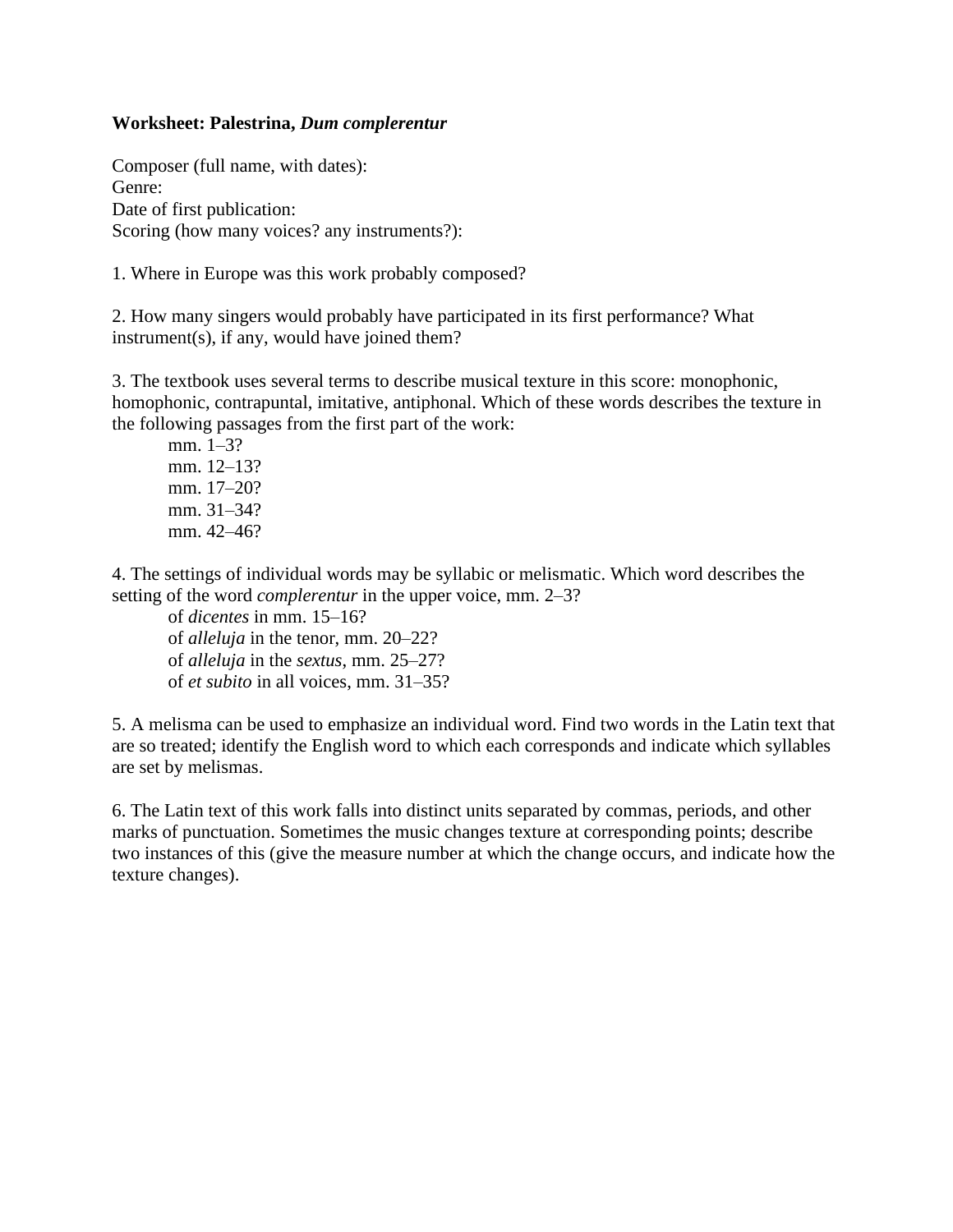#### **Worksheet: Lassus,** *Timor et tremor*

Composer (full name, with dates): Genre: Date of first publication: Scoring (how many voices? any instruments?):

1. Name the two main sacred genres of music in which both Palestrina and Lassus as well as other contemporary composers were active.

2. In what ways were the careers of Lassus and Palestrina similar?

3. In what ways were they different?

4. Explain this statement: both Lassus and Palestrina were interested in musical rhetoric.

5. Define: word painting  $($  = text painting).

6. What types of musical rhetoric are there *besides* text painting?

7. Box 2.1 in the textbook lists various techniques of musical rhetoric, divided into three main categories: (1) devices that articulate form; (2) devices that concern declamation of the text; (3) text painting. Find two examples of musical rhetoric in Lassus's motet from each category: for each, give the measure number and voice(s) involved, as well as the word or phrase of the text, and explain in what way(s) the setting of the word or phrase illustrates musical rhetoric.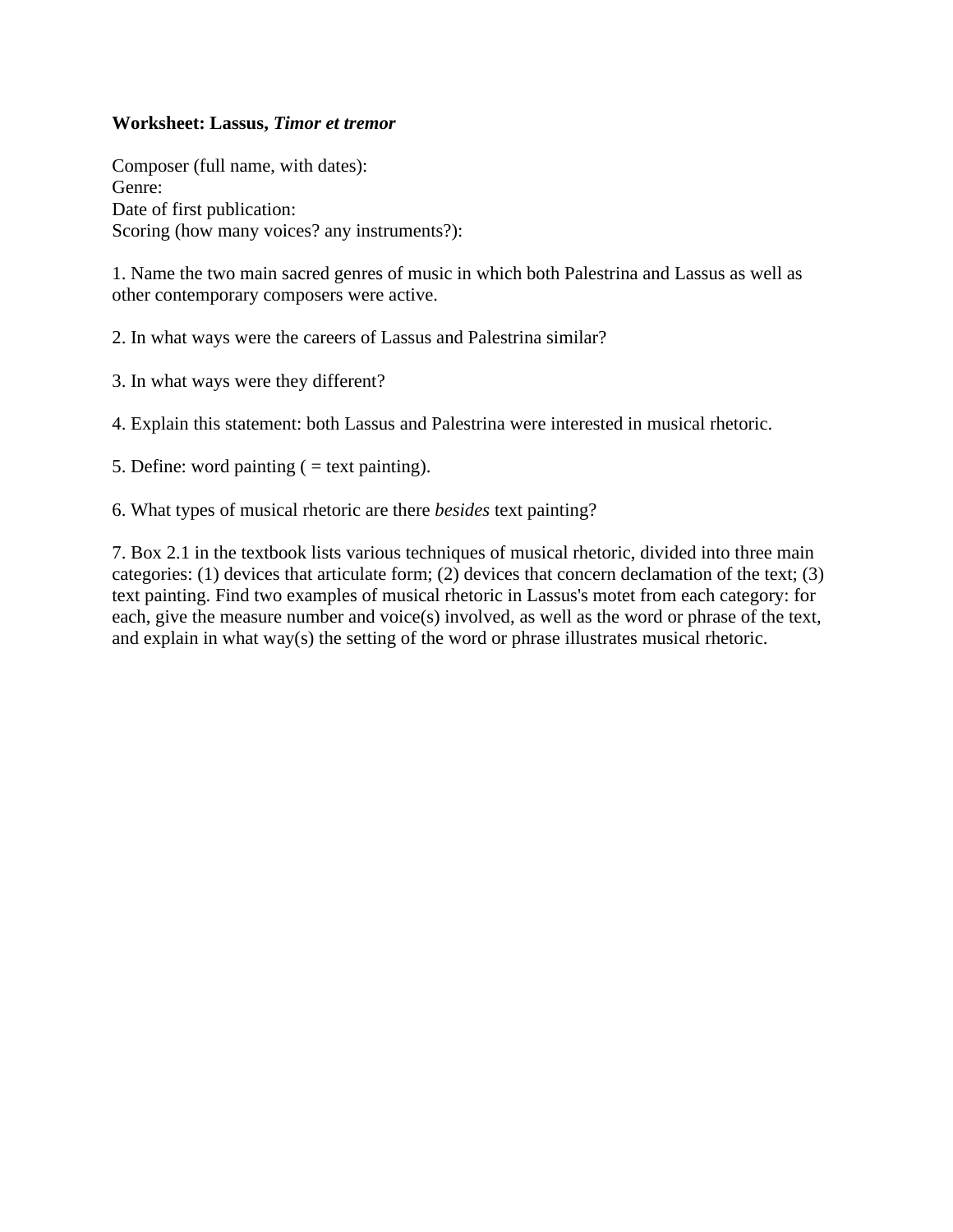## **Worksheet: Monteverdi,** *Luci serene*

Composer (full name, with dates): Genre: Date of first publication: Scoring (how many voices? any instruments?):

1. The poem as printed in the anthology contains nine numbered lines, respectively. Write the number of each line of text into the score, in each voice as it occurs.

2. Find two examples of each of the following (list measure numbers and the line number of the poem, or the individual word, on which each occurs):

(a) homophony; (b) imitation; (c) melisma; (d) chromaticism.

3. Find the division in the score between lines 3 and 4. How does the music articulate this division?

4. Another division occurs in the first work between lines 6 and 7; how is this division articulated?

5. How is the musical setting of lines 4–6 similar to that of lines 1–3?

6. The tenor states an imitative subject in mm. 41–43, starting with the half note e' in m. 41. Which line of the poem does this subject set?

7. The subject stated by the tenor in mm. 41–43 is imitated by the four other parts; identify the measure number(s) in which each voice imitates this subject.

8. Which of the following words characterize the subject stated by the tenor in mm. 41–43: morose, lively, flowing, chromatic, diatonic, syncoapted? Which words in the Italian text might have elicited this particular subject?

9. The last line of the poem is also set by a subject that is treated in imitation. In what measure and in which voice is this subject introduced? Where is this subject imitated?

10. Which of the following words characterize the subject discussed in the previous question? morose, lively, flowing, chromatic, diatonic, syncopated? Which words in the Italian poem might have elicited this musical setting?

*Before answering the remaining questions on this worksheet, be sure you understand the Artusi-Monteverdi controversy over the treatment of dissonances in Monteverdi's "second practice" (see Box 2.2).*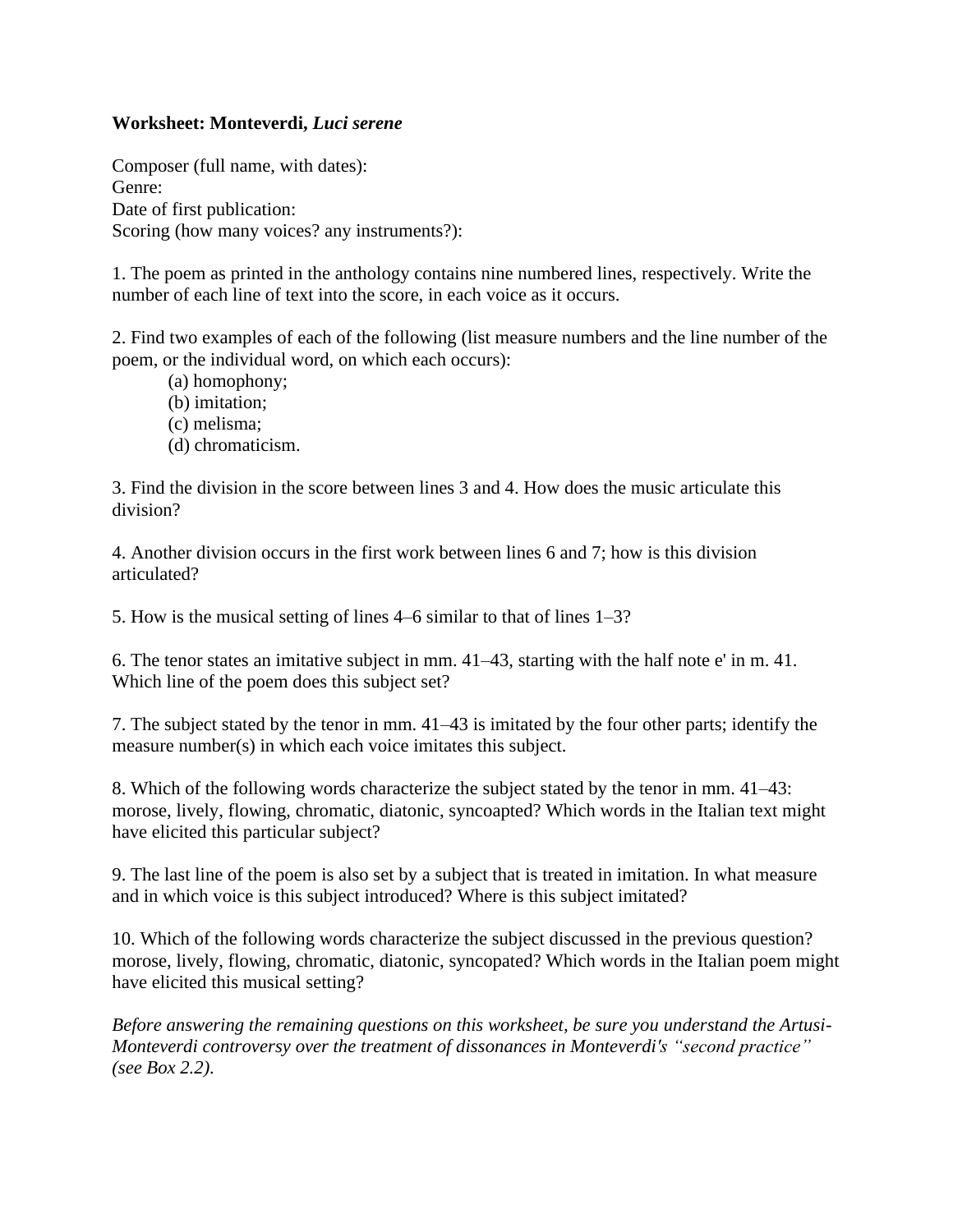11. Measure 28 contains both a conventional suspension and an irregular one. In both cases, one of the two upper voices forms a dissonance against the bass. In the score, mark all intervals that the top two voices form against the bass in these measures; indicate which intervals are dissonances, and identify which one is resolved irregularly.

12. There is another irregular dissonance in m. 30; explain.

13. Find a dissonant interval between two voices in m. 53; is it treated regularly or irregularly?

14. In mm. 57–8, the soprano (canto) sings a dissonant *melodic* interval; what is the interval and how does its use here reflect the text?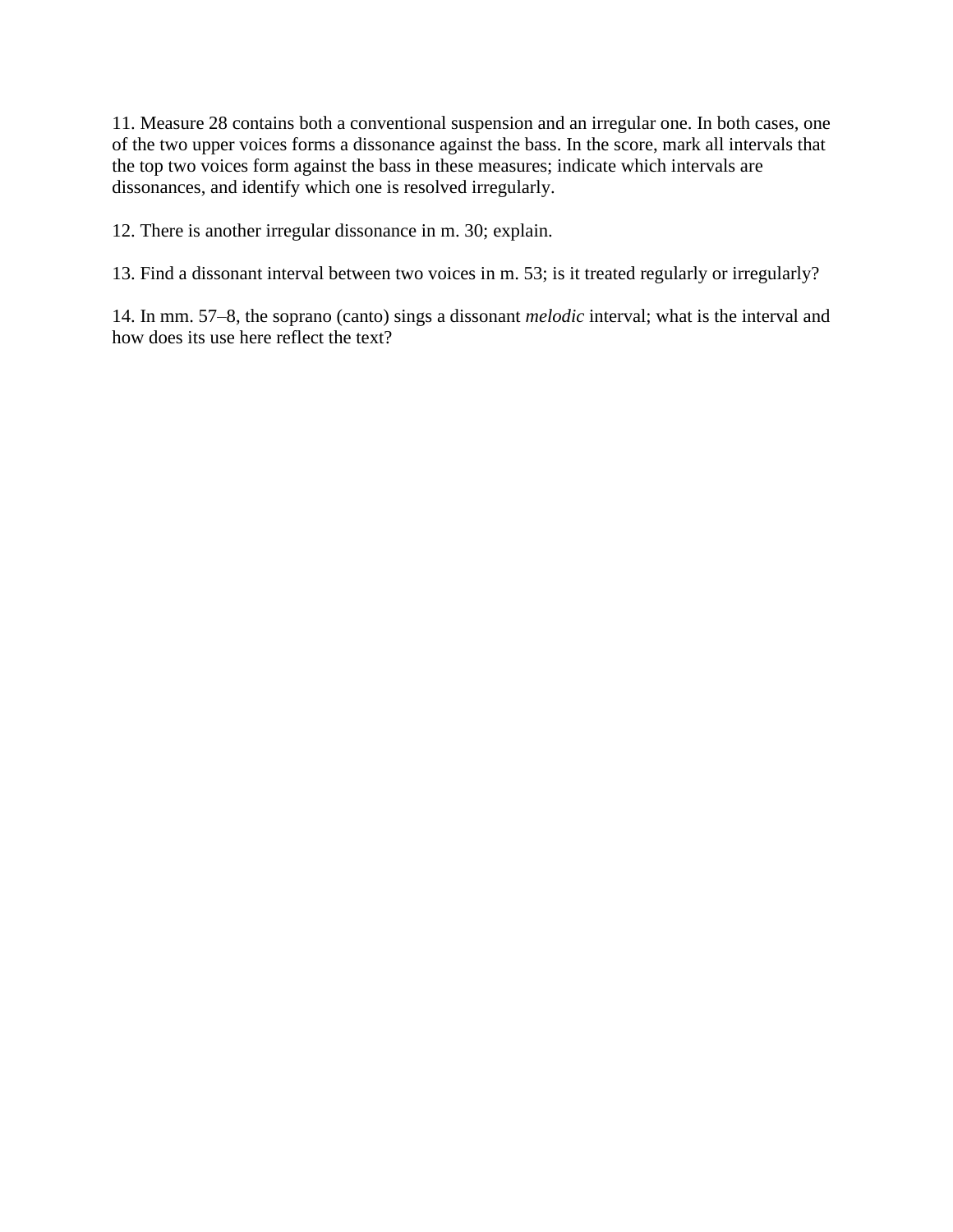## **Worksheet:** *La Pellegrina* **and Caccini**

*Note: The first work appears as Example 3.2 in the textbook.*

*Work 1* ("Godi, turba mortal") Composer (full name, with dates): Genre: Date of first performance: Scoring (how many voices? how many instrumental parts?):

*Work 2* ("Sfogava con le stelle") Composer (full name, with dates): Genre: Date of first publication: Scoring (how many voices? what type of instrumental part?):

1. *La Pellegrina* was a spoken play. What was its significance for the history of European music?

2. Where, when, and for what occasion was *La Pellegrina* performed?

3. Name some composers and performers who participated in the performance of *La Pellegrina*.

4. The music associated with *La Pellegrina* included several examples of monody. What is monody?

5. How does the scoring of Work 1 resemble that of the earlier composition by Luzzaschi shown as Example 3.1 in the textbook?

6. Work 1 contains written-out embellishment for the singer. Identify two types of embellishment that Work 1 shares with the example by Luzzaschi.

7. Was Work 2 performed during *La Pellegrina*?

8. In Work 2, what term describes the lower (untexted) staff of the score?

9. In Work 2, what instrument(s) might have played the lower staff? What do the numbers and other symbols attached to this part mean?

10. Caccini was very insistent that music should respect the meaning and expressive character of the text. In what ways does Work 2 succeed in doing this? You might consider declamation, word painting, and harmony; identify specific examples of each, citing measure numbers.

11. Are both Works 1 and 2 through-composed, or do they contain repeated or recurring passages? Give the measure numbers of any repeated passages.

12. Find at least two examples of written-out embellishment in the vocal part of Work 2. Give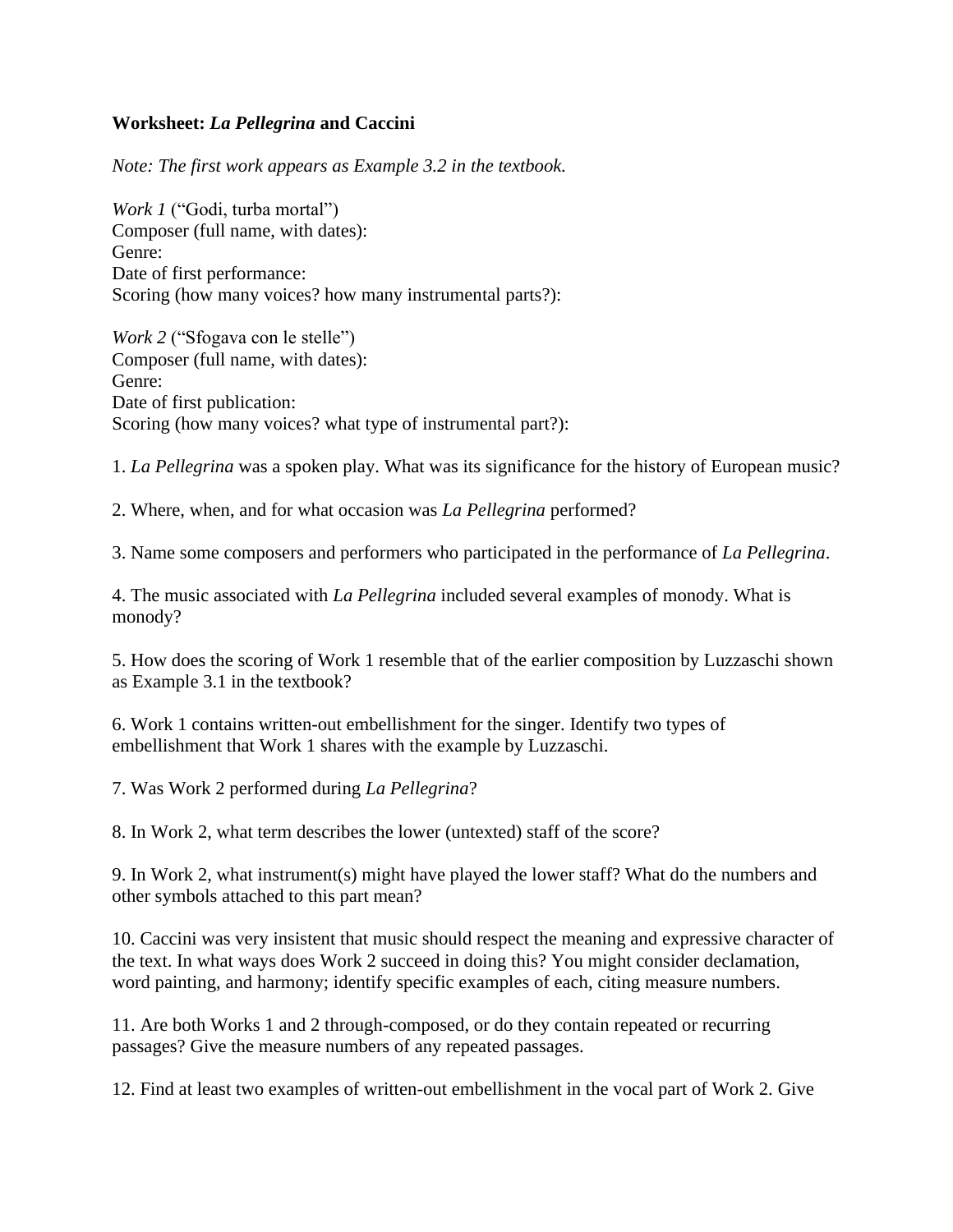measure numbers and describe the figuration used in each case: trill? turn? scale? something more complicated?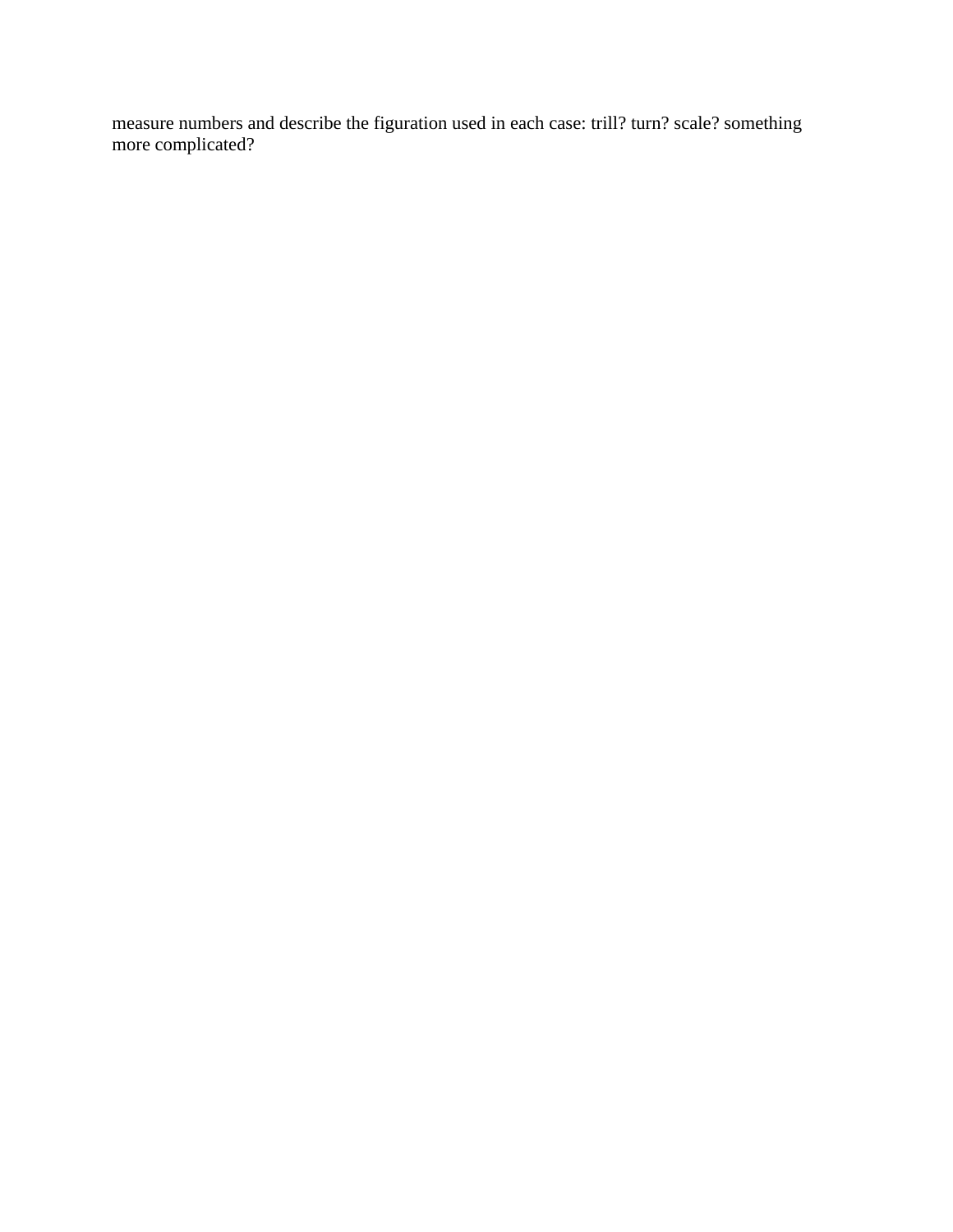## **Worksheet: Barbara Strozzi**

Composer (full name, with dates): Genre: Date of first publication: Scoring:

1. In what city was this work composed? first performed? published?

2. What was unusual about the circumstances of this work's composition and its probable first performances?

3. Who wrote the poetic text of this work? What was the poet's relationship to the composer?

4. In what sense is this work a strophic aria? Name another instance of a strophic aria that we have studied; how does the present work differ?

5. Our work reveals the direct influence of Monteverdi. Find one or two examples of each of these instances of Monteverdian treatment of individual words (give the measure number, the Italian word, and the latter's English translation):

- (a) a long melisma used to emphasize a word;
- (b) a chromatic passage employed for word painting;
- (c) a passage in the *stile concitato*;
- (d) an instance of the *seconda pratica* (irregular use of dissonance).

6. Box 5.2 in the textbook provides an outline of the form of this work. Locate in the score each of the triple-time sections. Is there anything in the text of these sections to justify or explain the change of meter?

7. Box 5.2 also shows that each section of the work includes a passage that moves from a minor key (d) to a major key (F). Can you explain, based on the text, why the key and mode change at these points?

8. *Figure* 5.1 in the textbook shows the opening of this work as it was originally published. Compare this with the edition in the anthology and identify three ways in which the modern notation differs from the original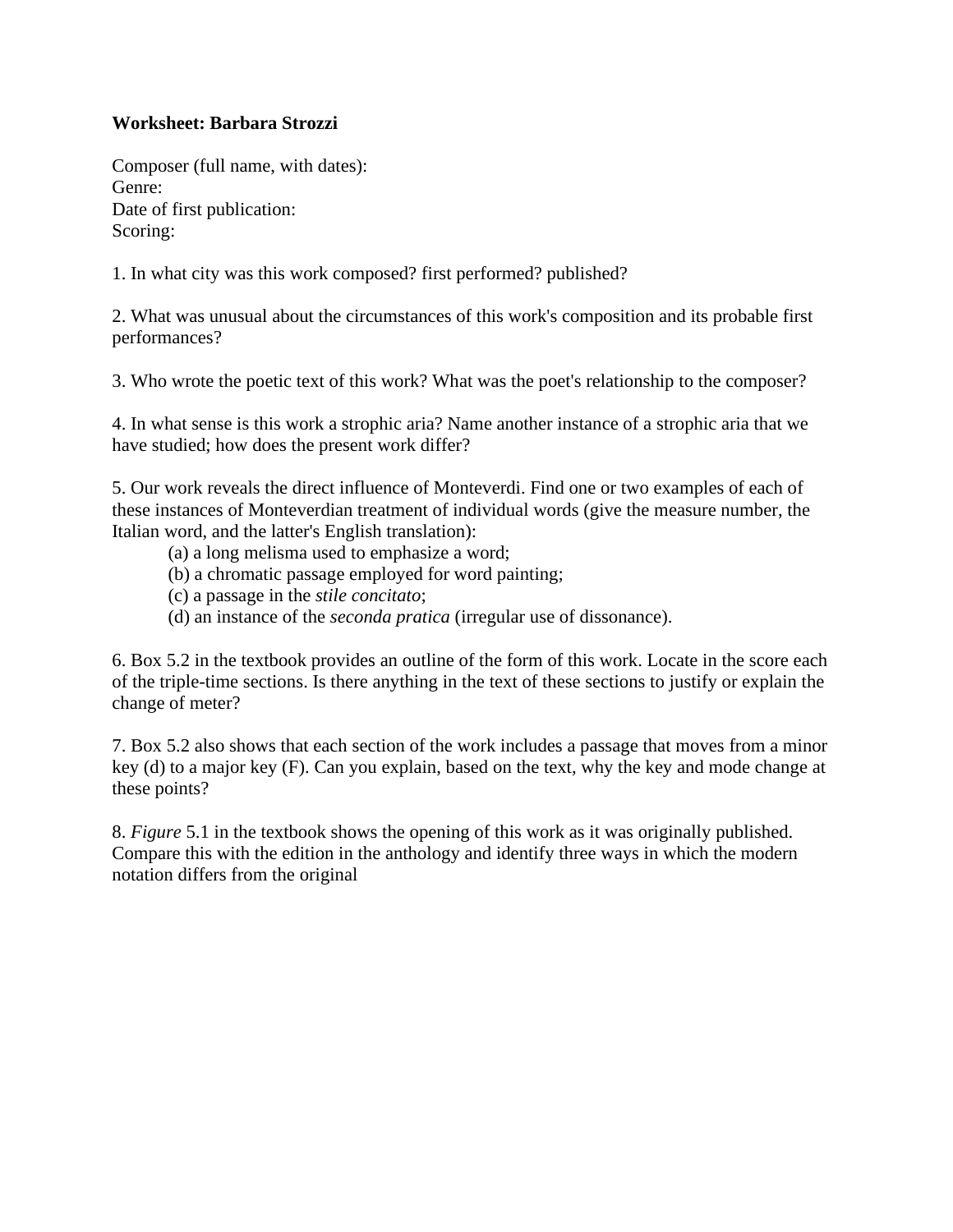# **Worksheet: Alessandro Scarlatti and Henry Purcell**

*Work 1* (*Correa nel seno amato*) Composer (full name, with dates): Genre: Approximate date of composition: Scoring:

*Work 2* (*From rosy bowers*) Composer (full name, with dates): Genre: Date of first publication: Scoring:

1. For what type(s) of compositions is each composer best known?

2. In what city or cities did each composer work?

3. In the aria "Fresche brine" from the Scarlatti work, give measure numbers for: (a) the ritornello; (b) the motto; (c) the B section.

4. The textbook refers to a "turning motive" in mm. 20–21 of the aria "Onde belle" that represents the word *onde* ("waves"). List several earlier and later occurrences of this motive, identifying both measure number and the vocal *or instrumental* part in which it occurs.

5. In the opening movement of the Purcell work, identify one example of each of the following (give the word on which it occurs and the measure number):

- (a) word painting by means of a melisma;
- (b) chromaticism;
- (c) irregular dissonance treatment.

6. The closing movement of the Purcell work ("No, no, no") could be described as beginning with recitative and concluding with arioso. In what measure and on what word(s) does the shift occur?

7. Box 5.3 of the textbook lists the movements of the Scarlatti cantata with their instrumentation and keys. Make a similar list for the Purcell work. Do any patterns emerge?

8. What are the forms of the two arias (or aria-like sections) of the Purcell work? Does either one correspond with one of the arias in the Scarlatti work? How so?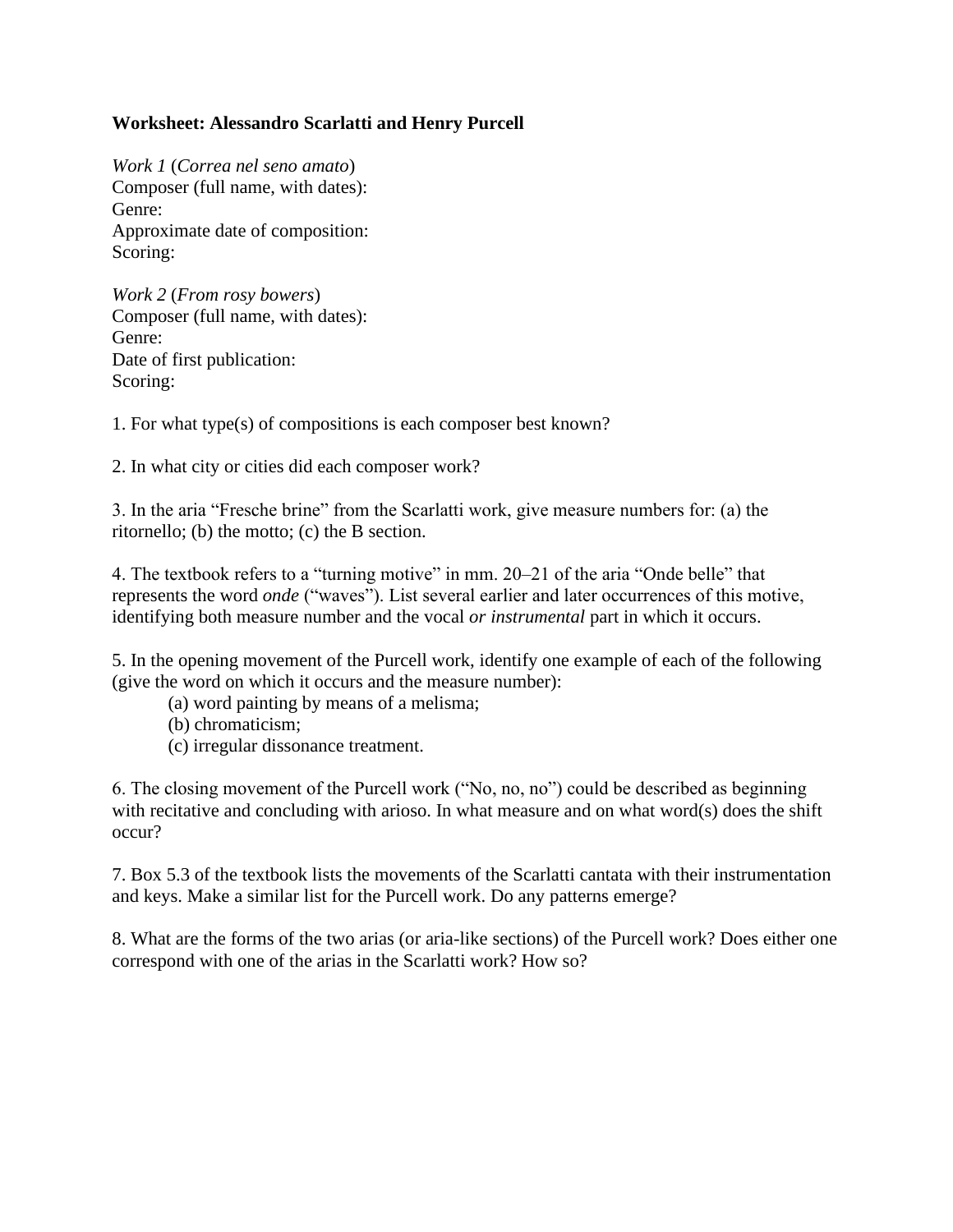## **Worksheet: Lully**

Composer (full name, with dates): Genre: Date of first performance: Scoring:

1. In the first part of the overture (anthology, Selection 10a, mm. 1–10), identify three rhythmic patterns whose performance differs from what a literal reading of the notation would suggest.

2. In the second part of the overture (mm. 10–25), identify the subject (theme) and locate the first few instances where it is imitated (give measure number and part for each).

3. In Armide's recitative from the end of Act 2 (Selection 10b, mm. 20–71), what does Armide wish to do? how does the music express her hesitation in carrying out her plan?

4. In Armide's air "Venez, seconder mes désirs" (Selection 10b, mm. 90–113), identify all full cadences (give key and measure number for each). How do these cadences relate to lines in the text?

5. In Armide's air "Plus Renaud m'aimera" (textbook, Example 6.5), the meter is notated in 6/4 but actually shifts between 6/4 and 3/2 from measure to measure. List the numbers of the measures that are actually in 3/2, bearing in mind that in 6/4, accents fall on beats 1 and 4; in 3/2 accents fall on beats 1, 3, and 5 (it will help to observe that in French the final syllable is usually accented, apart from the so-called mute "e" at the end of a word, without an accent mark, which is actually sung in a musical setting).

7. The prelude, aria, and chorus for Hate and her followers open Act 3, scene 4, as illustrated in Examples 6.6–7 of the textbook. In these examples, find two persistent rhythmic motives and explain their expressive or dramatic significance.

8. In Example 6.8, from the passacaille, mark where each statement of the ostinato bass begins. How many times does it occur in Example 6.8a?

9. How is the ostinato bass modified in Example 6.8d? Does it occur at all in Examples 6.8b and 6.8c?

10. How is the texture varied in Examples 6.8b and 6.8c? Does anything else change in these examples?

11. Lully's *Armide* remained in the repertory of the French Opéra for a century or more. What is your evaluation of its music? Do you find Lully's recitative as dramatic as Monteverdi's? Are his arias as expressive as Strozzi's or Scarlatti's? Are the choruses and dances entertaining? Why do you suppose this work so excited contemporary listeners?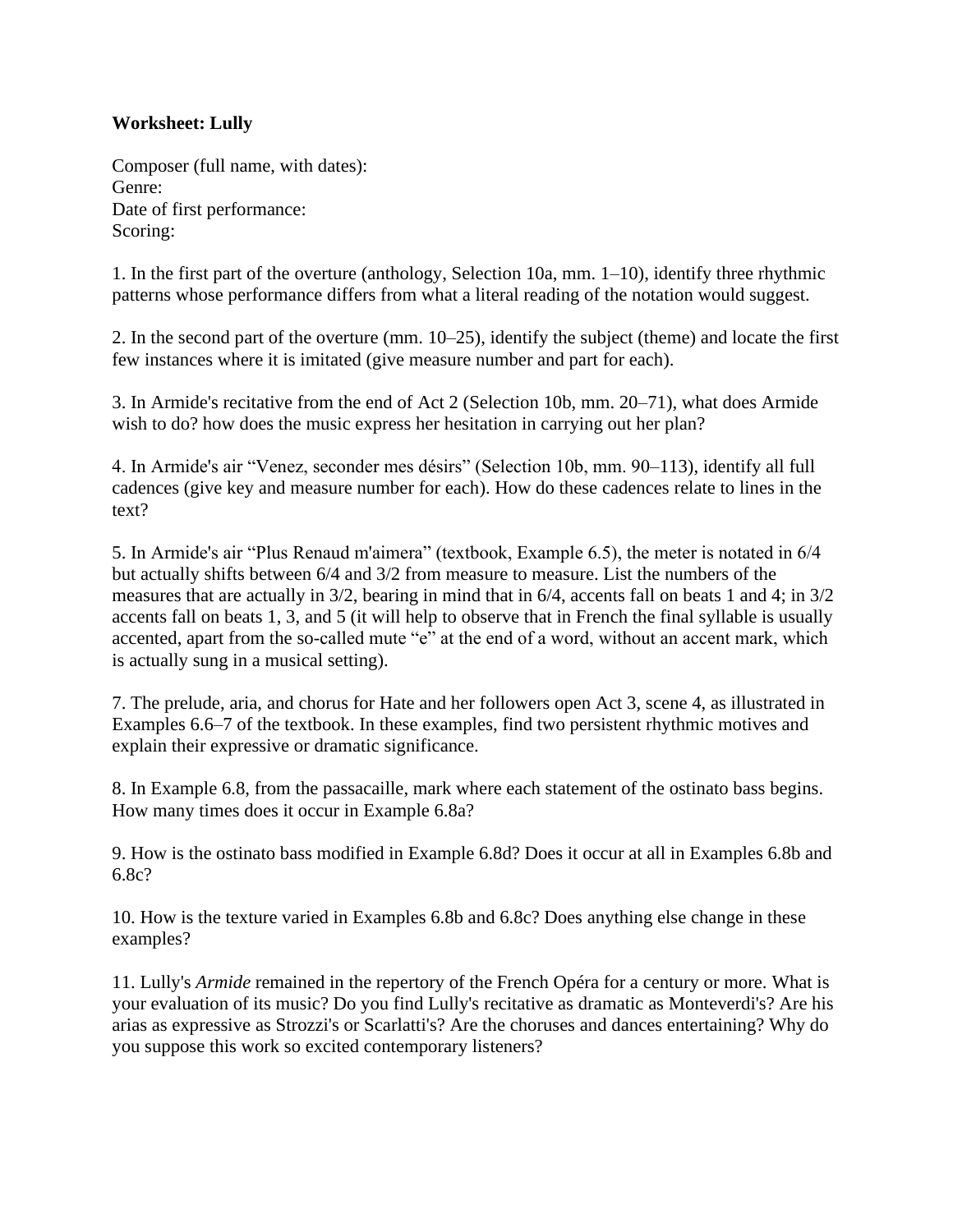## **Worksheet: Gabrieli and Schütz**

*Work 1* (*In ecclesiis*) Composer (full name, with dates): Genre: Approximate date of composition: Scoring:

*Work 2* (*Saul, Saul*) Composer (full name, with dates): Genre: Date of first publication: Scoring:

1. With what major musical city is the first composer associated? In what other city(ies) and with what other important composer(s) did he work or study?

2. Work 1 is a polychoral composition. (a) How many choirs are there? (b) List the vocal and instrumental parts of each choir. (c) Is there a continuo part? What instrument(s) play(s) it? (d)

3. Give examples of other works by this composer:

- (a) a polychoral work for instruments alone;
- (b) a non-polychoral instrumental work.

4. Find the text for Work 1 in the anthology (Selection 11). Coordinate this text with the form diagram in the textbook (Box 7.2) by:

- (a) circling statements of the refrain within the text;
- (b) underlining lines of text in which the soloists are joined by the *capella;*

(c) highlighting or shading over lines of text accompanied by the instrumental choir.

5. In the score, write the words "refrain," "soloist," "soloist + capella," and "instruments" at appropriate points above the top line of the score.

6. In Work 1, for each of the following, identify the word(s), measure number(s), and instrumental and/or vocal part(s) where there is an example of:

- (a) monody;
- (b) antiphony;
- (c) imitation;
- (d) written-out melodic embellishment;
- (e) chromaticism.

7. Box 7.3 in the textbook provides an outline of the life of the composer of Work 2. On this outline, find points of intersection with the composer of Work 1. Where and in what capacity was working the composer of Work 2 employed when he published the latter?

8. For Work 2, make a form diagram similar to the one given in the textbook for Work 1.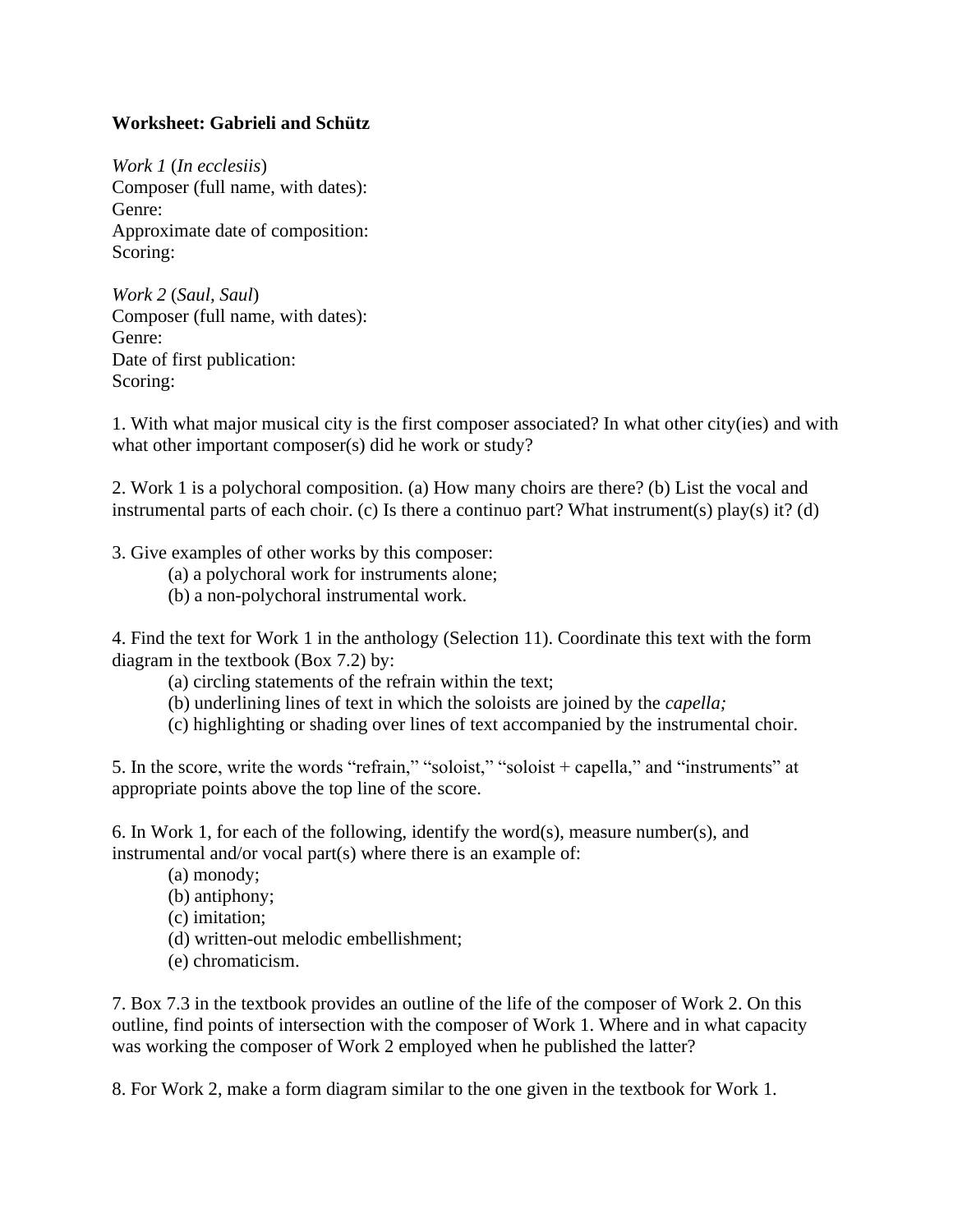9. In Work 3, find one example of each of the following (identify the German word(s), measure number(s), and instrumental or vocal part(s) in which each occurs):

- (a) expressive use of rhythm, meter, or tempo;
- (b) word painting through an unusual dissonance;
- (c) expressive use of dynamics.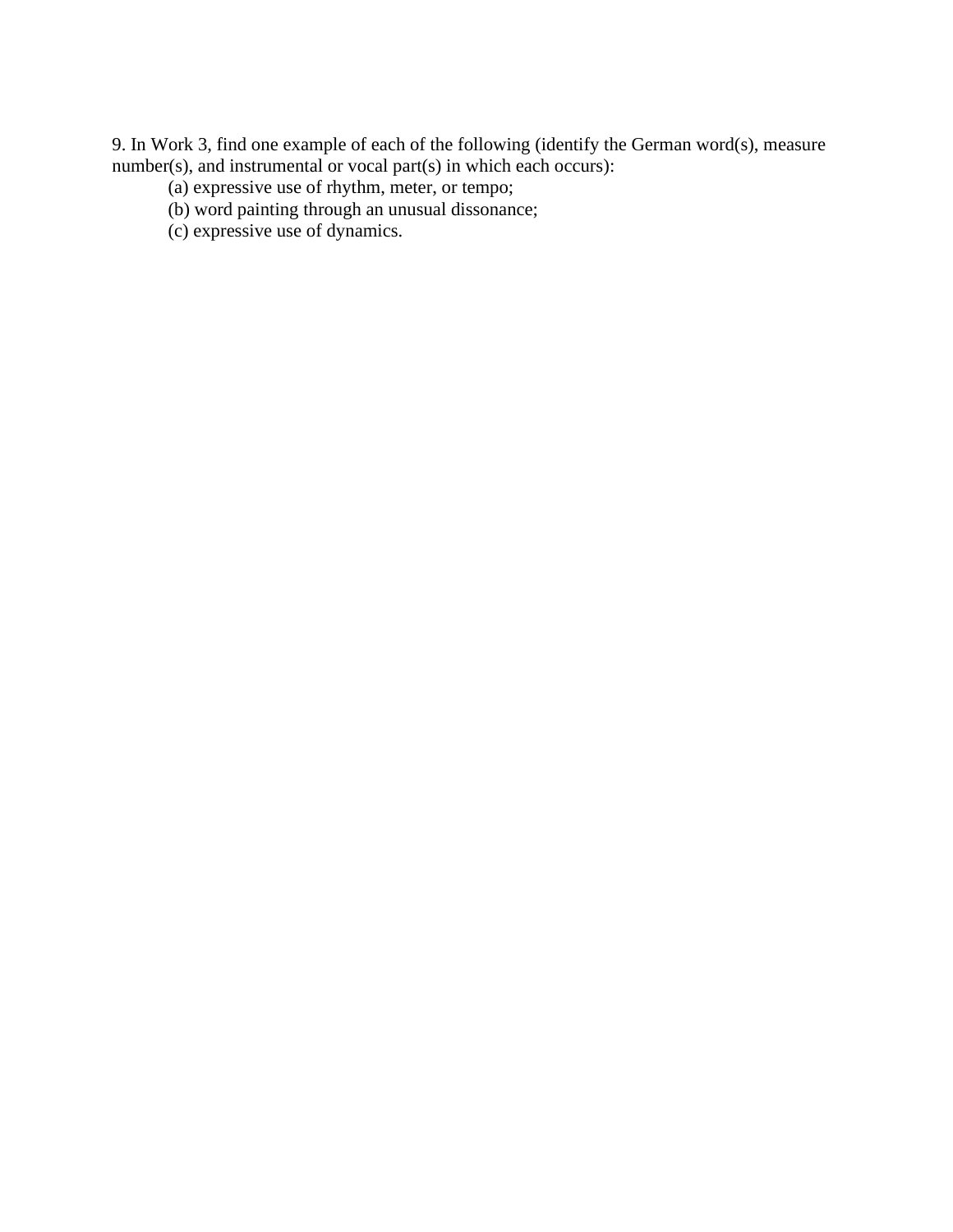# **Worksheet: Handel,** *Orlando*

Composer (full name, with dates): Title: Date of first performance: Scoring (list the voices used for the main characters as well as the instruments of the orchestra):

1. This is an example of a what type of Italian opera typical of the eighteenth century? List several ways in which this type of opera

(a) differs from the French opera of Lully;

(b) resembles the Italian cantata by Alessandro Scarlatti..

2. Which character sings the first aria in our anthology? What is the aria text about, and what is the dramatic situation? (See the synopsis in Box 8.4.)

3. In the first aria, what is the voice-type of the singer and which instruments play here?

4. The textbook contains a form diagram for the aria "Oh care parolette" (Table 8.1). In the score of the aria (anthology, Selection 15a, p. 157), finds the points of structural division whose measure numbers are listed in the form diagram. In the score, draw a vertical line through all the parts at those points.

5. In the score of the same aria, locate each of the cadences listed in the form diagram; circle the dominant and tonic notes in the bass line for each of these cadences.

6. Still in the first aria, do the instrumental parts (other than the continuo) ever play at the same time as the singer? Why or why not?

7. What is the dramatic situation for the aria "Fammi combattere" (anthology, Selection 15c)?

8. Examine the text of "Fammi combattere" in the anthology. Note the numbers for the lines of the Italian text. Copy these numbers into the vocal part of the score, at appropriate points.

9. What word(s) receive(s) musical emphasis in the A section of "Fammi combattere"? How is/are the word(s) emphasized? Does any word receive musical emphasis in the B section?

10. Does the ritornello of "Fammi combattere" reflect the meaning of any of the words? If so, which words and how?

11. Also within the score of "Fammi combattere," locate:

(a) each ritornello or ritornello fragment (give measure numbers and opening keys); (b) each cadence at the end of a ritornello or vocal passage (give measure numbers and keys). Note: the strings enter several times within vocal passages, but only those entries marked f (forte) should be considered ritornellos.

12. Make a form diagram for this aria, following the model of Table 8.1 in the textbook.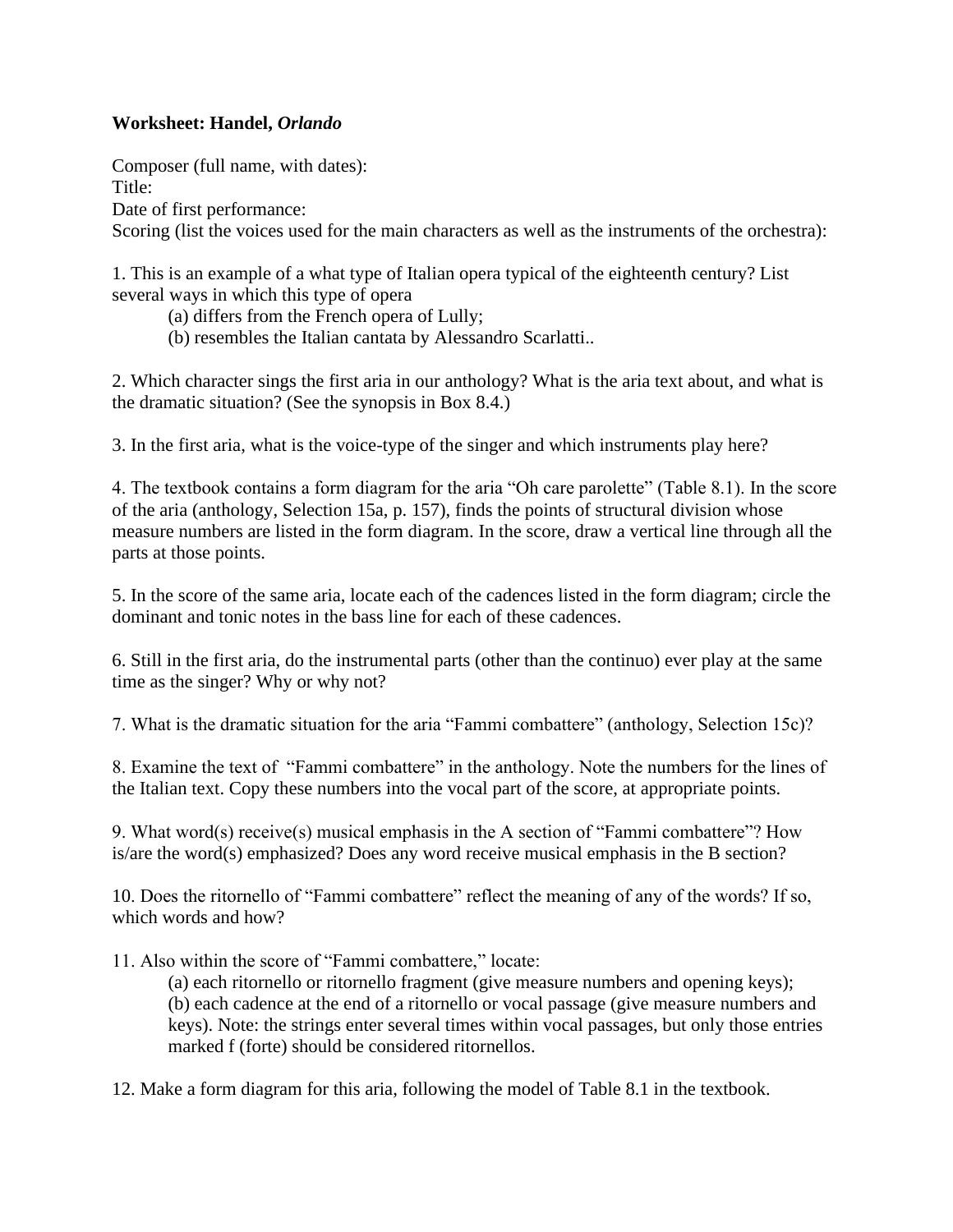# **Worksheet: Bach, Cantata 127**

Composer (full name, with dates): Genre: Date of first performance: Scoring:

1. In what city and in what position was Bach working when he composed this piece? Where did he previously work? list each town or city and the years Bach spent there.

2. How do Bach's sacred cantatas differ from the Italian cantatas studied earlier? Where and for what purpose were they performed?

3. The last movement of this work is a *setting* of a *chorale;* explain.

4. In what sense can the opening movement be considered a ritornello form? In what sense can it be considered a cantus firmus movement? a paraphrase movement?

5. In the opening orchestral section of the first movement, locate *two* statements of the first phrase of the chorale melody; circle the eight notes of each statement

6. In the initial choral entry (mm. 17ff.), circle the statements of the first phrase of the chorale melody *in all four voices*. How would you describe the texture in this passage?

7. In the second choral entry (mm. 26 ff.), which voice sings the second melodic phrase of the chorale? What is the source of the material sung by the other voices? How would you describe the texture here?

8. Movement 2 is designated as a recitative. What type of recitative is it—simple? accompanied? Could any portion be considered arioso? which portion?

9. In the aria (mvt. 3), how does the ritornello relate to the opening vocal statement (mm. 9–15)?

10. Find an explanation in the text for the sustained note (B-natural) on beats 3–4 of the opening measure of both ritornello and vocal entry. Also explain the harmony on this note.

11. Why do the strings enter only in the B section (m. 31)? Why do they play pizzicato? What key is this passage in? In what measure(s) does the key subsequently change, to what key does the passage modulate?

12. Movement 4 is designated in the score as recitative and aria, but one might distinguish within it *three* types of writing: recitative, arioso, and aria. Identify by measure numbers the places in which each type of writing changes to another.

13. Why is there a trumpet part only in movement 4? Identify by measure numbers and briefly describe military motives in both the trumpet and string parts throughout the movement (both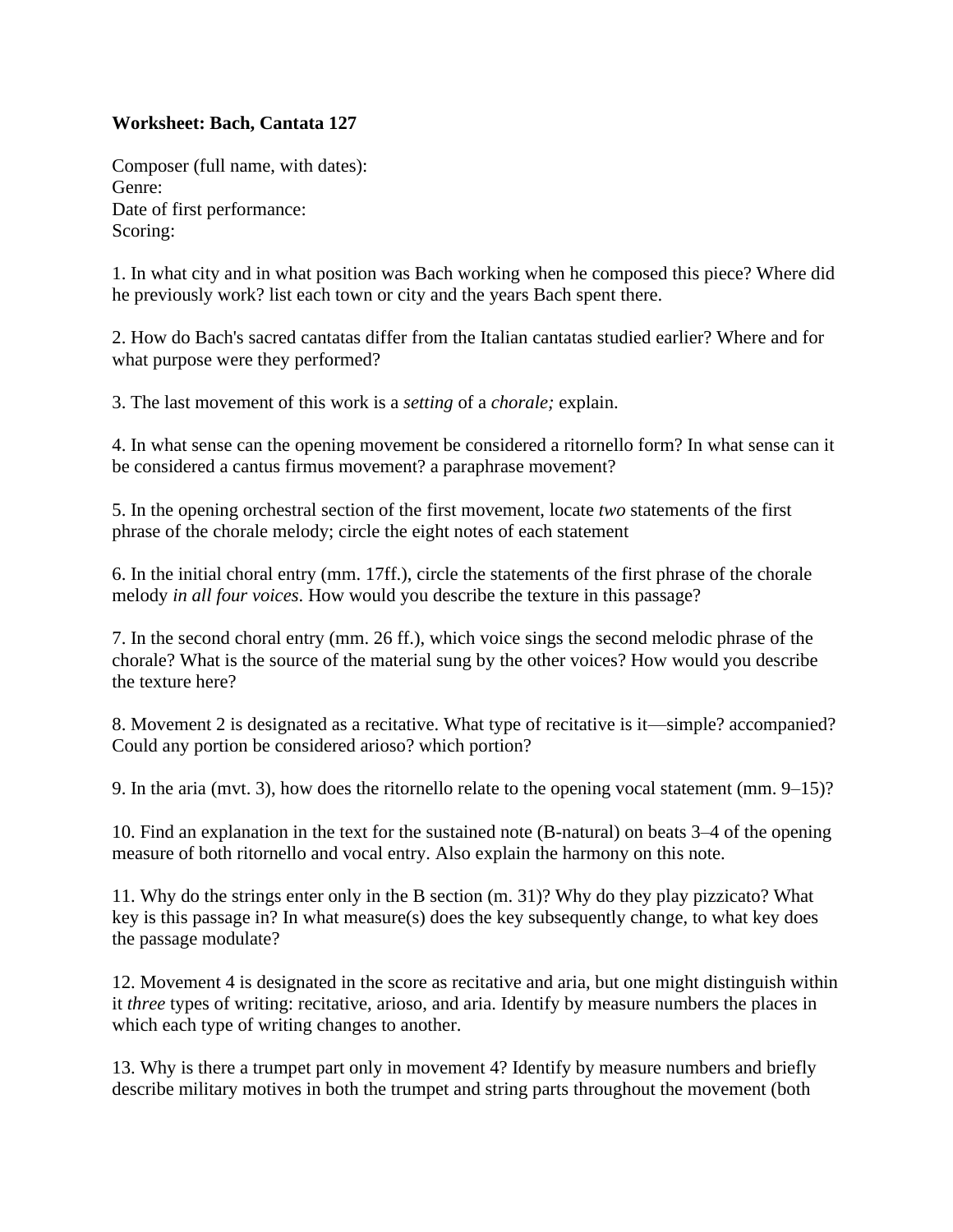recitative and aria).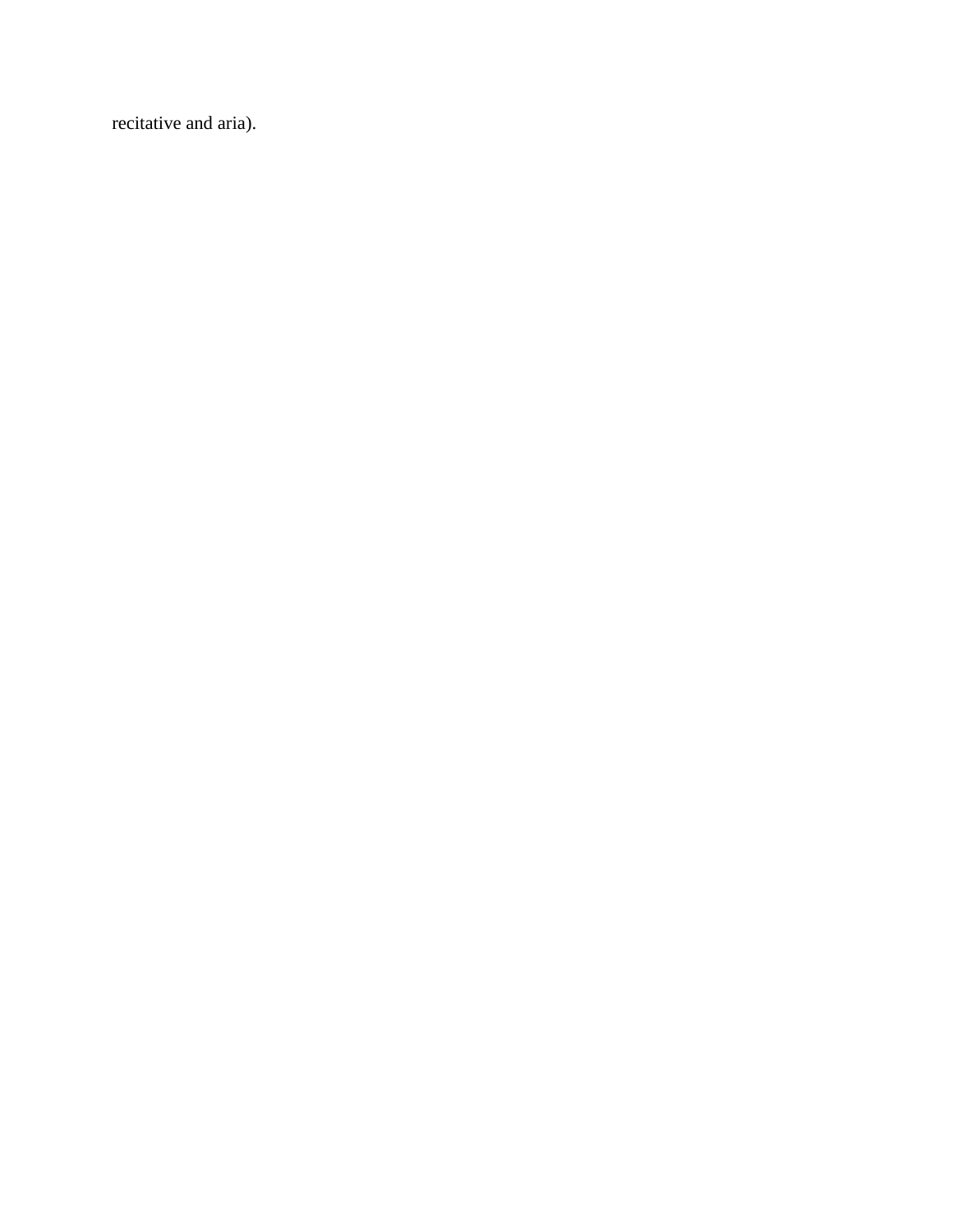## **Worksheet: Handel,** *Jephtha*

Composer (full name, with dates): Genre: Date of first performance: Scoring:

*This worksheet focuses on the chorus "How dark, O Lord, are thy decrees!" (anthology, Selection 18b). There is a simple analytical table for this music in the textbook (Table 9.1).*

1. Where would Handel originally have performed this work? When?

2. What number and types of voices comprised the chorus that Handel used? Which part did he play in the performance?

3. In the opening section of the chorus "How dark, O Lord," what is the relationship between the string parts and the vocal parts?

4. Why is the second section of this chorus described in the analytical table as "canonic"? Which voices are involved in the canon?

5. In section 2, does any word receive emphasis or word painting (look in the alto, mm. 25–32)? Explain.

6. The third section is described as a fugue. List the voices in the order in which they enter with the fugue subject. Also identify the note on which each voice enters.

7. The anlytical table describes the last section as "alternatingly contrapuntal, declamatory." In what measures do the contrapuntal passages begin? the declamatory ones?

8. Is either of the two types of passage identified in the previous question associated with any particular word(s) or phrase in the text?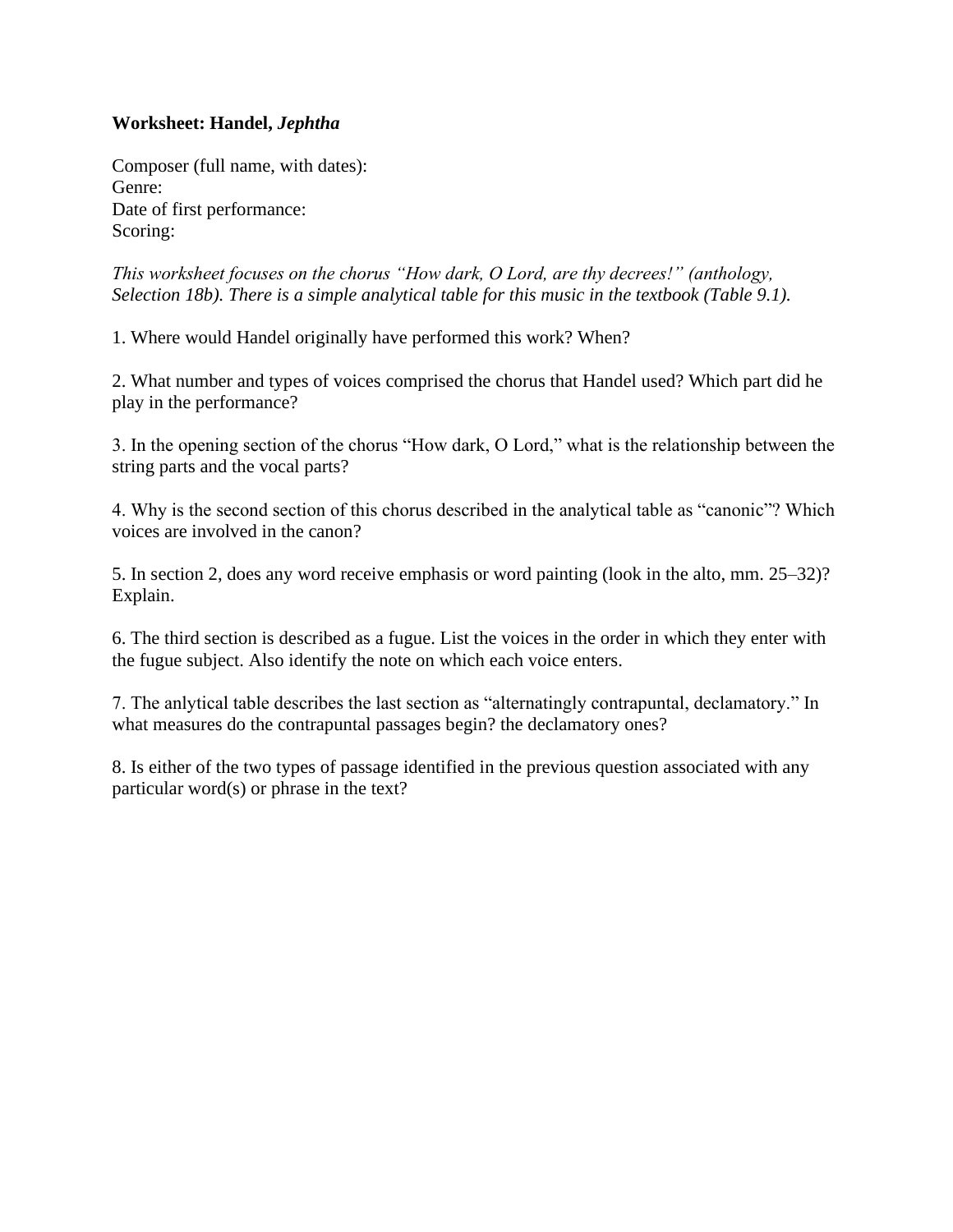#### **Worksheet: Gaultier, Jacquet, and Couperin**

*This worksheet covers the French-style pieces by Gautier and Jacquet discussed in chapter 10, as well as those by Couperin discussed in chapter 11.*

*Work 1* Composer (full name, with dates): Genre: Date of first publication: Scoring:

*Work 2* Composer (full name, with dates): Genre: Date of first publication: Scoring:

*Work 3* Composer (full name, with dates): Genre: Date of first publication: Scoring:

1. The following chart summarizes the characteristics of the dance movements used in works 1 and 2. Please complete the chart using the descriptions of the dances in the textbook and your analysis of the music. The first portion of the chart has been done for you.

| Dance     | Meter | Tempo    | Expressive<br>character | <b>Musical elements</b><br>(rhythm, texture, etc.) |
|-----------|-------|----------|-------------------------|----------------------------------------------------|
| allemande | C     | moderate | restrained              | broken chords<br>movement in flowing sixteenths    |
| courante  |       |          |                         | upbeat consisting of one sixteenth                 |
| sarabande |       |          |                         |                                                    |
| gavotte   |       |          |                         |                                                    |
| minuet    |       |          |                         |                                                    |
| chaconne  |       |          |                         |                                                    |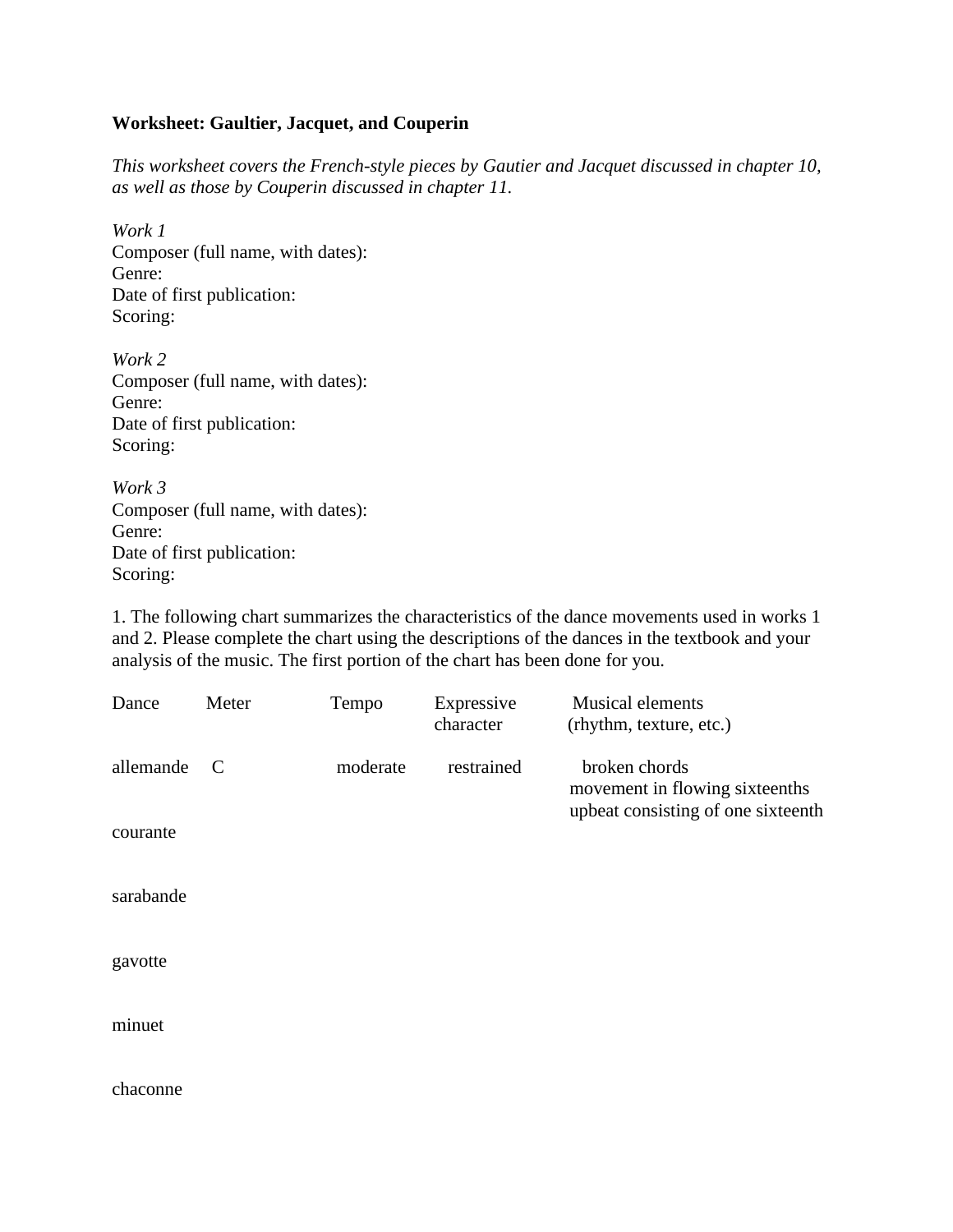## gigue

2. In each of these, identify at least one ornament sign and locate a corresponding symbol in one of the ornament tables in the anthology (Selection 24). List below the name of the ornament sign, the measure in which it occurs, and a brief verbal or graphic description of how it is played:

Work 1. Mvt. \_\_\_\_\_\_\_\_\_. Measure \_\_\_\_. Ornament name: \_\_\_\_\_\_\_\_\_\_\_\_\_\_. Description:

Work 2. Mvt. \_\_\_\_\_\_\_\_. Measure \_\_\_. Ornament name: \_\_\_\_\_\_\_\_\_\_\_\_. Description:

Work 3. Mvt. \_\_\_\_\_\_\_\_. Measure \_\_\_. Ornament name: \_\_\_\_\_\_\_\_\_\_\_\_\_. Description:

3. Work 3 consists of two movements by Couperin. Each has a descriptive title. Describe two ways in which the music of each piece may reflect its title.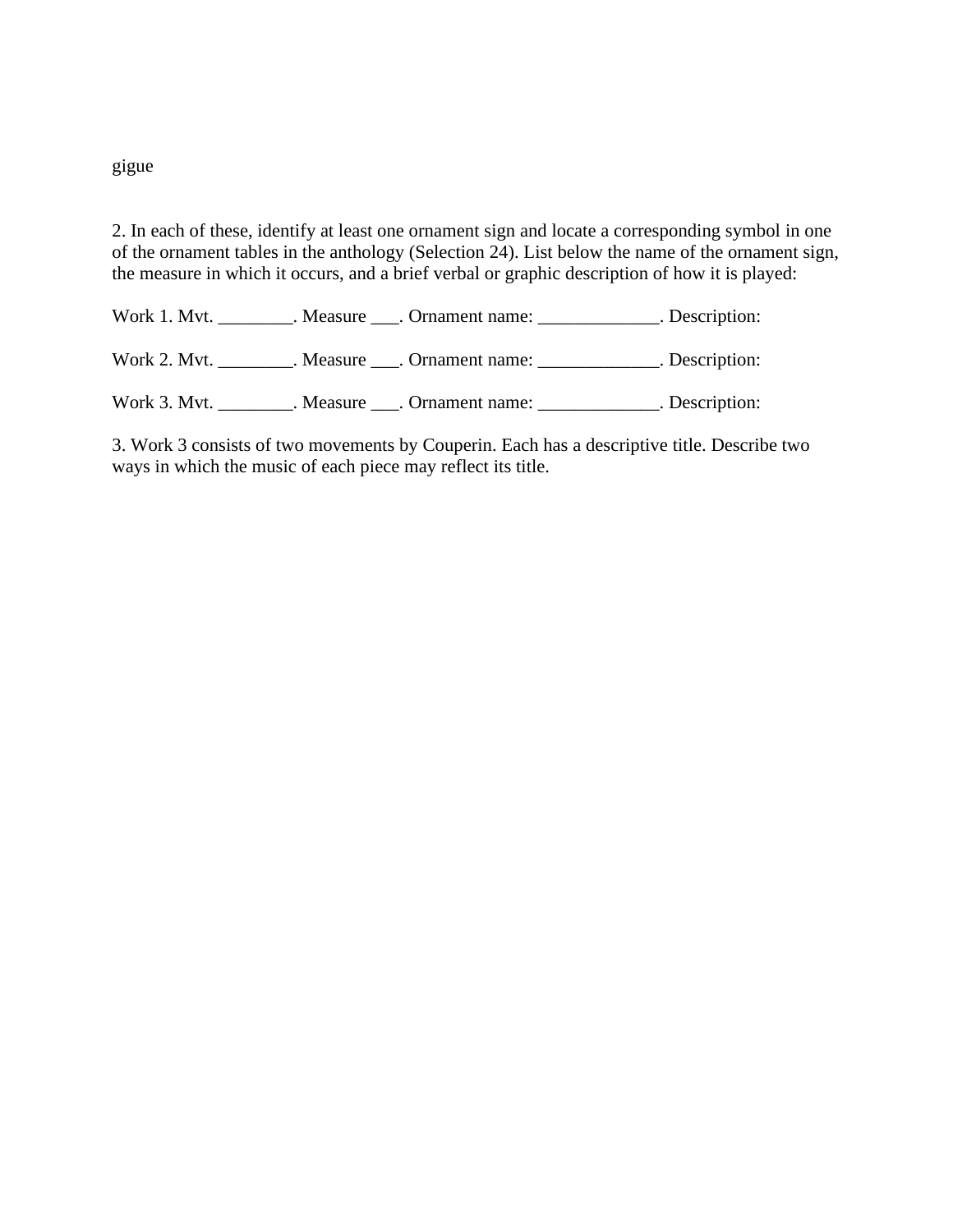## **Worksheet: Frescobaldi**

Composer (full name, with dates): Genre: Date of first publication: Scoring:

1. In what city did the composer work? Name some other compositions that he wrote.

2. The textbook contains a table showing the work as falling into several distinct sections. In the score, draw lines through the staves at the appropriate points to mark the divisions between sections.

3. Frescobaldi employs written-out ornaments similar to those that we observed previously in vocal music of his time. In the score, circle and label several examples of each of the following; list below the measure numbers in which each appears:

- (a) trills;
- (b) turns;
- (c) scalar figuration.

4. One hallmark of Baroque improvisational style is surprise. Find an example of each of the following (give measure numbers below):

- (a) a harmonic surprise, such as a sudden change of key or mode;
- (b) a melodic surprise, such as an unusual melodic interval;
- (c) a sudden change of style, texture, or rhythmic motion.

5. Mark the cadences at the ends of sections 1, 3, and 6 as follows: at each cadence, circle the dominant and tonic notes in the bass, then connect them by an arrow. Label each cadence with a letter indicating the key (uppercase letter for major keys, lowercase for minor).

6. Section 5 treats several motives in imitation. These can be described as follows:

(a) ascending tied figure, first occurring in tenor, last note of m. 40 through penultimate note of m. 41

(b) three or four short notes followed by a descending leap to a longer one, first heard in soprano, last four notes of m. 41 through downbeat of m. 42

(c) ascending chromatic notes, first seen in lowest voice in m. 41, last note, through note 3 of m. 42.

Find several occurrences of each motive in the score, draw brackets over each one, and label each bracket with letter a, b, or c, as appropriate.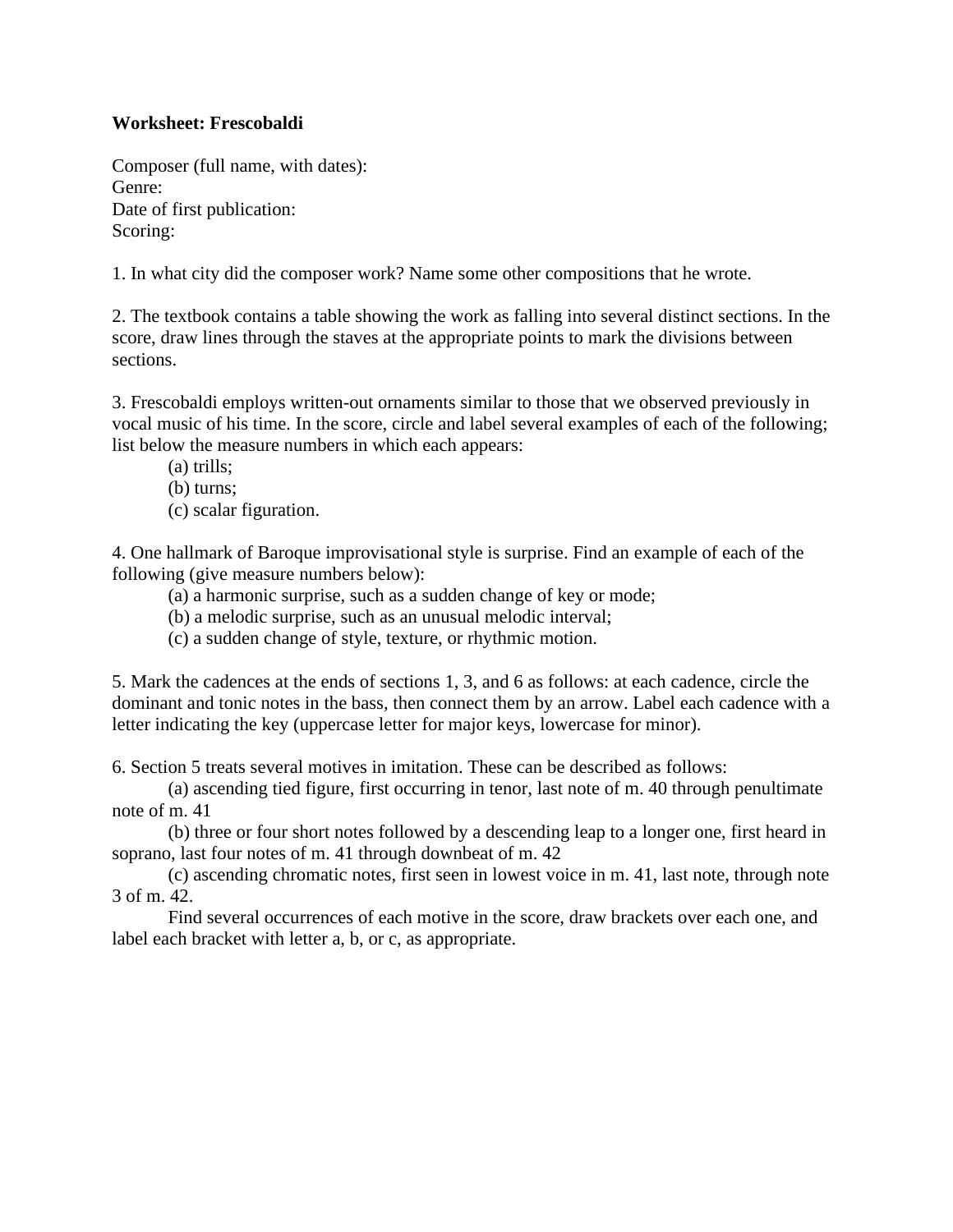## **Worksheet: Buxtehude**

Composer (full name, with dates): Genre: Approximate date of composition: Scoring:

1. In which city did Buxtehude work? Name some other compositions by him.

2. Where and on what occasions might one have heard public performances of this work?

4. This work employs written-out ornaments and embellishments similar to those used by Frescobaldi. In the score, circle and label several examples each of the following (list measure numbers below):

- (a) trills or similar figuration;
- (b) turns;
- (c) arpeggios (broken chords)
- (d) scalar figuration.

5. The textbook describes this work as falling into several distinct sections. In the score, draw lines through the staves at the appropriate points to mark the divisions between sections.

6. In the score, find the two fugal sections. In each section, first find the subject, then mark entries of the subject by placing brackets or parentheses around each statement, wherever it occurs. Also label each statement of the fugue subject with the name of the key and voice in which it occurs. (Table 11.1 in the textbook lists all entries of the subject in the first fugal section.) List below any alterations of the subject in individual statements (give measure number, voice or part, and a brief description of how it is altered: shortened, inverted, modifed rhythm or melodic intervals).

7. What is a countersubject? Within the first fugal section, mark entries of the two countersubjects whose entries are identified in Table 11.1. Label each entry of each countersubject in the score, using the numerals 1 and 2, and the name the voice in which it occurs. List below any alterations of each countersubject in individual statements (give measure number, voice or part, and a brief description of how it is altered: shortened, inverted, modifed rhythm or melodic intervals).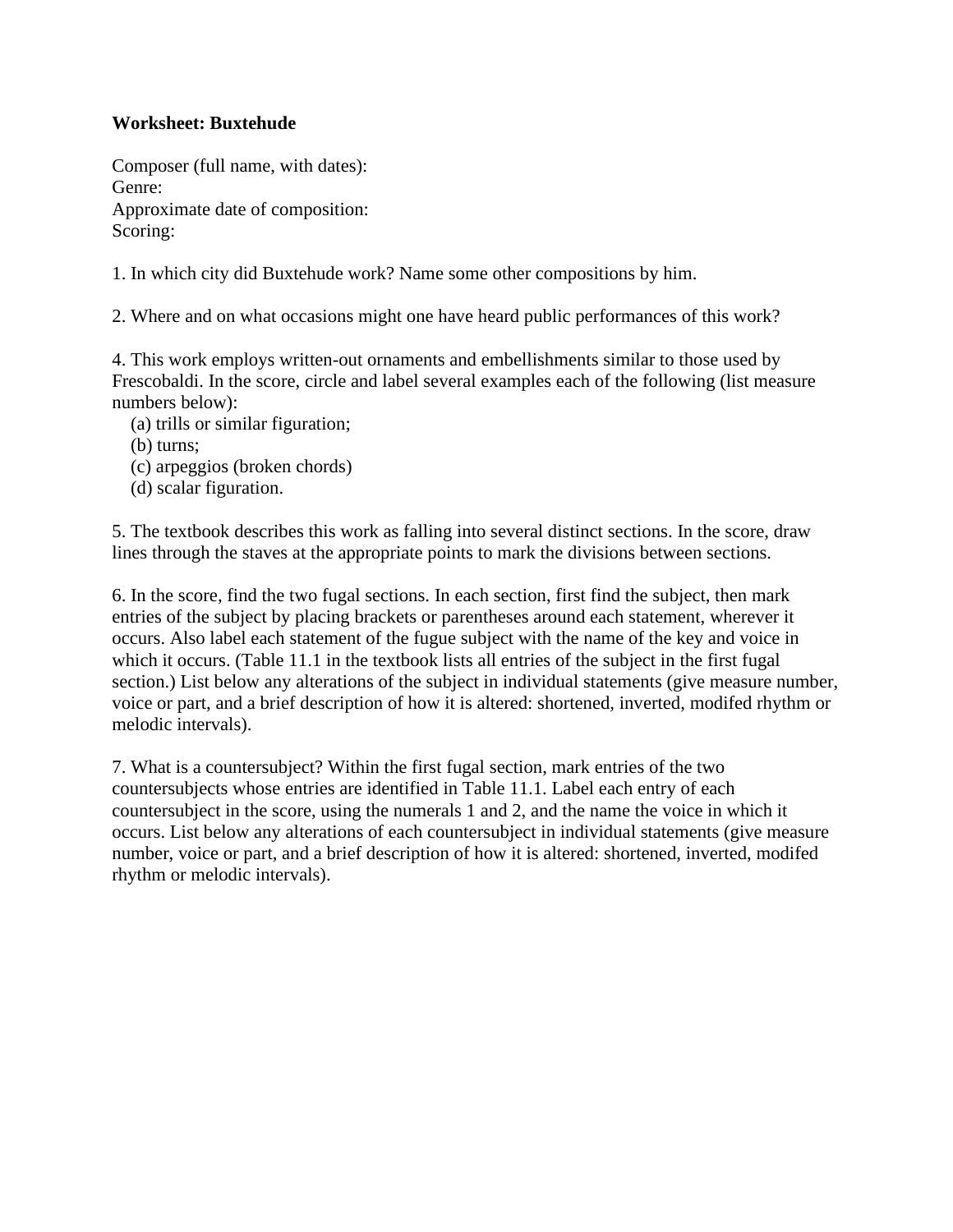## **Worksheet: Sonatas by Rossi, Marini, Biber, and Corelli**

*Work 1* Composer (full name, with dates): Genre: Date of first publication: Scoring:

*Work 2* Composer (full name, with dates): Genre: Date of first publication: Scoring:

*Work 3* Composer (full name, with dates): Genre: Date of first publication: Scoring:

*Work 4* Composer (full name, with dates): Genre: Date of first publication: Scoring:

1. In what city did the composer of Work 1 spend most of his career? What types of music did he publish, other than instrumental pieces?

2. The composer of Work 2 may have directly inspired the composer of Work 3. Explain.

3. Where did the composer of Work 4 come from? where did he spend most of his life? What three related types of composition is he famous for?

4. What element of scoring is common to all four works?

5. How is the scoring of Work 1 different from that of the others?

6. What instrumental portion of a vocal work within the anthology closely resembles Work 1 in its scoring?

7. In what social settings or on what occasions might one have heard performances of any of these works?

8. Which of these works fall into clearly distinct movements? which ones do not? Explain. 9. What notable violin techniques did these composers use? identify work, movement number (if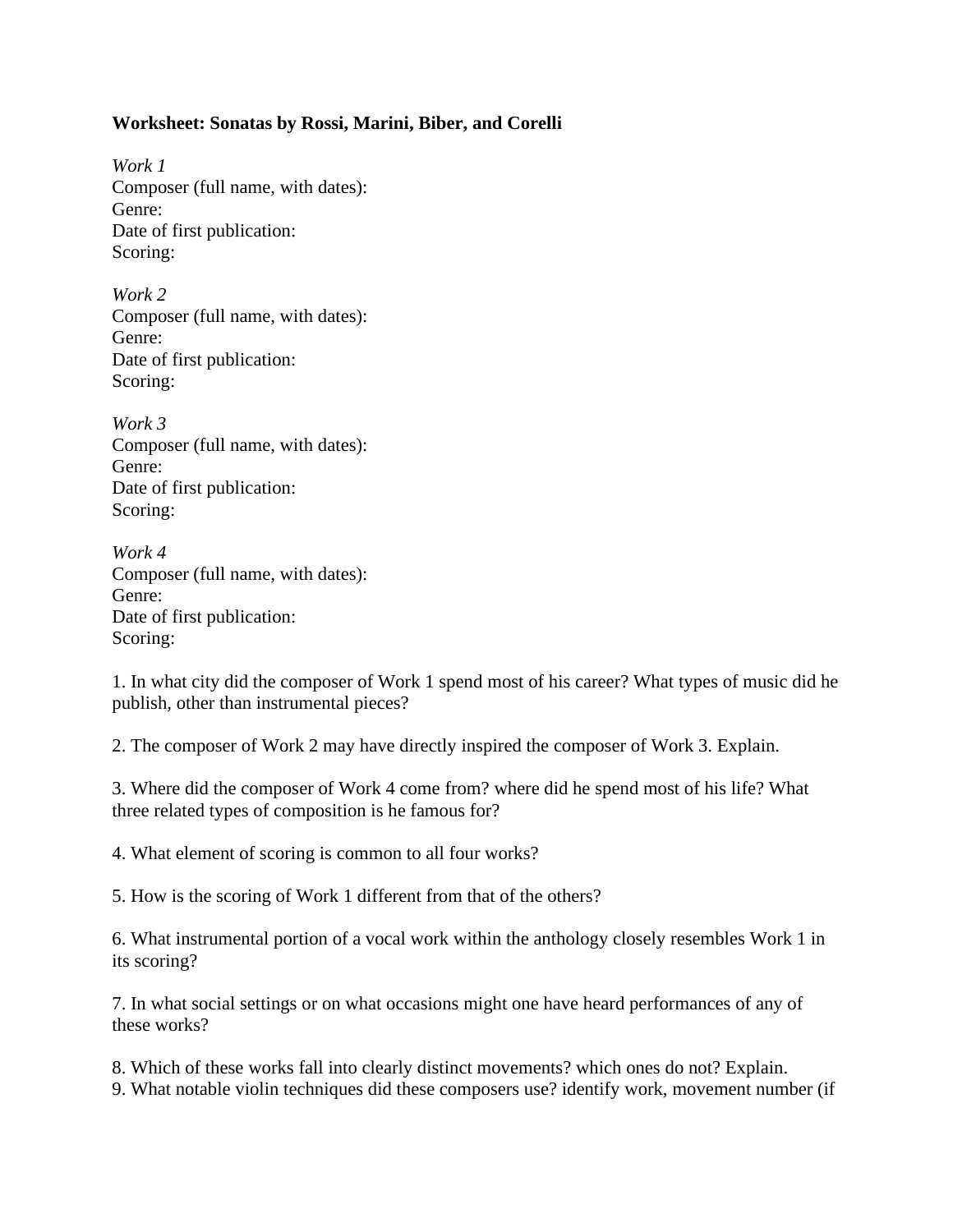any), and measure numbers employing: multiple stops; extreme high register; quick leaps between high and low notes; rapid arpeggiation in a recurring pattern; barriolage (repeated alternation between notes on different strings).

10. Which portions of which works comprise sets of variations? In each case, what is the basis of variation; that is, what remains constant from one variation to the next? what is varied?

11. Which portions or movements of which works are fugues, or incorporate fugal imitation? How many voices or parts are there in each fugue? Within each of these fugues, are there any non-fugal passages or episodes (identify by measure numbers)?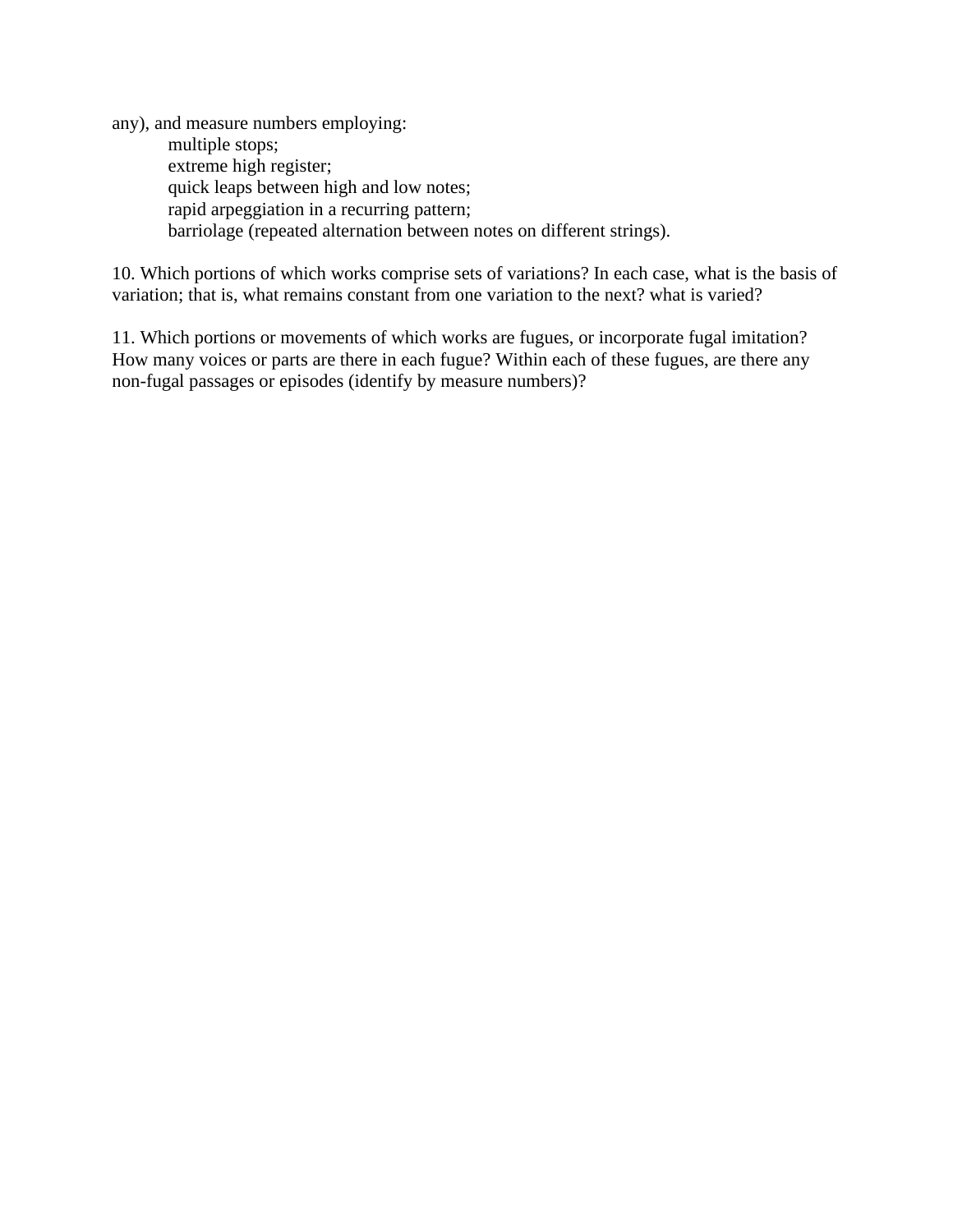# **Worksheet: Sinfonia and concerto grosso (Torelli and Corelli)**

*Work 1* Composer (full name, with dates): Genre: Date of first publication: Scoring:

*Work 2* Composer (full name, with dates): Genre: Date of the composer's autograph manuscript: Scoring:

1. In what cities did the composers of these two compositions work? Did the two composers have any possible points of contact?

2. What other types of music did each one compose?

3. Where or on what type of occasion were these works originally heard?

4.. What instruments play solo roles in each work? in which movements? Does any instrument stand out as the principal soloist in either work? How so?

5. In each work, what instruments serve *only* as members of the larger ensemble, not as soloists? What Italian term refers to the non-soloists as a group?

6. What options for alternative scoring did the composer of each work permit?

7. In Work 1, one instrument can play only a small number of notes. Explain. How did this limitation affect the use of that instrument in various keys?

8. In the first movement of Work 1, find at least two restatements of the opening passage (mm. 1–2), identifying measure numbers and key. Do the same for the last movement.

9. Make a list of the movements of Work 2 (count the initial Vivace and Grave as a single movement). Which movements use identifiable dance rhythms?

10. Which movements of Work 2 are in binary form? which are through composed? Could any movements be considered to be in varieties of ternary (Da Capo) form?

11. In Work 2, do any of the movements in binary form restate (return to) their opening passage in its original form *after* the central double bar?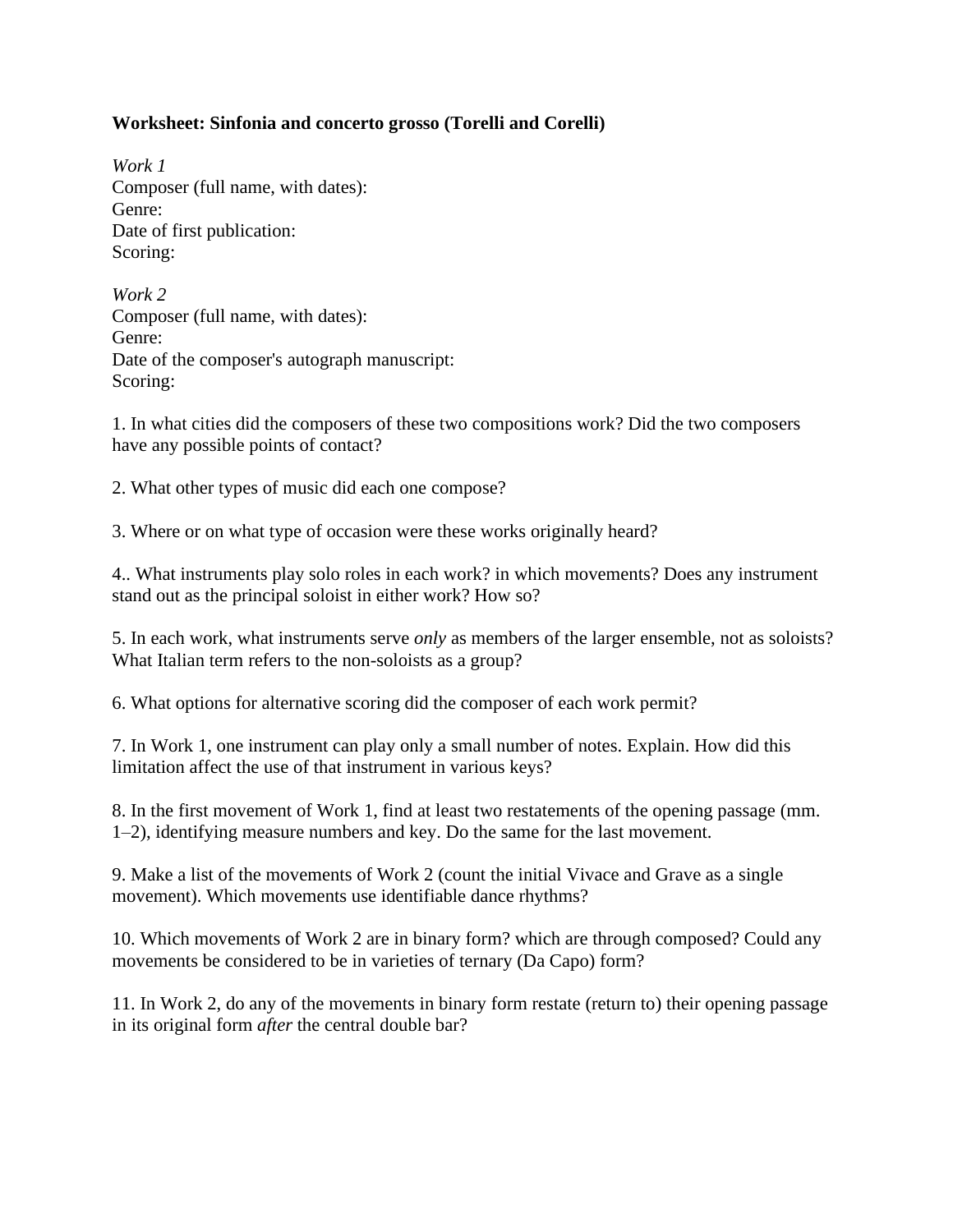# **Worksheet: Concertos by Vivaldi and J. S. Bach**

*Work 1* Composer (full name, with dates): Genre: Date of first publication: Scoring:

*Work 2* Composer (full name, with dates): Genre: Date of the composer's autograph manuscript: Scoring:

- 1. Where might one have heard each of these works performed? For each, name
	- (a) a city;
	- (b) a social or architectural setting.

2. The textbook contains a form diagram for the third movement of Work 1 (Table 13.1). Make a similar diagram for the first movement of Work 1.

3. The solo sections in the quick movements of Work 1 contain virtuoso figuration or passagework for the solo violin. Find examples of such figuration in the solo sections of the last movement; list below measure numbers in which each of the following types of passagework occurs:

(a) scales; (b) arpeggios; (c) other (describe).

4. Work 2 represents a somewhat more complex version of the type of composition found in Work 1. In what ways is it more complex? Consider:

- (a) instrumentation;
- (b) form;
- (c) texture;
- (d) harmony.

5. Table 13.3 summarizes the form of the first movement of Work 2. In the table, why are certain ritornellos listed by capital letter  $(R)$  and others by small letter  $(r)$ ?

6. The same table lists two sections described as "BACH." Why are the sections so labeled? What notes in which measures correspond to the letters B, A, C, and H?

7. One of the soloists of Work 2 does not play in the second movement; why not?

8. Table 13.4 in the textbook is an analytical chart for the last movement of Work 2, which is a fugue. Locate entries of the subject and countersubject(s) in the score, placing brackets around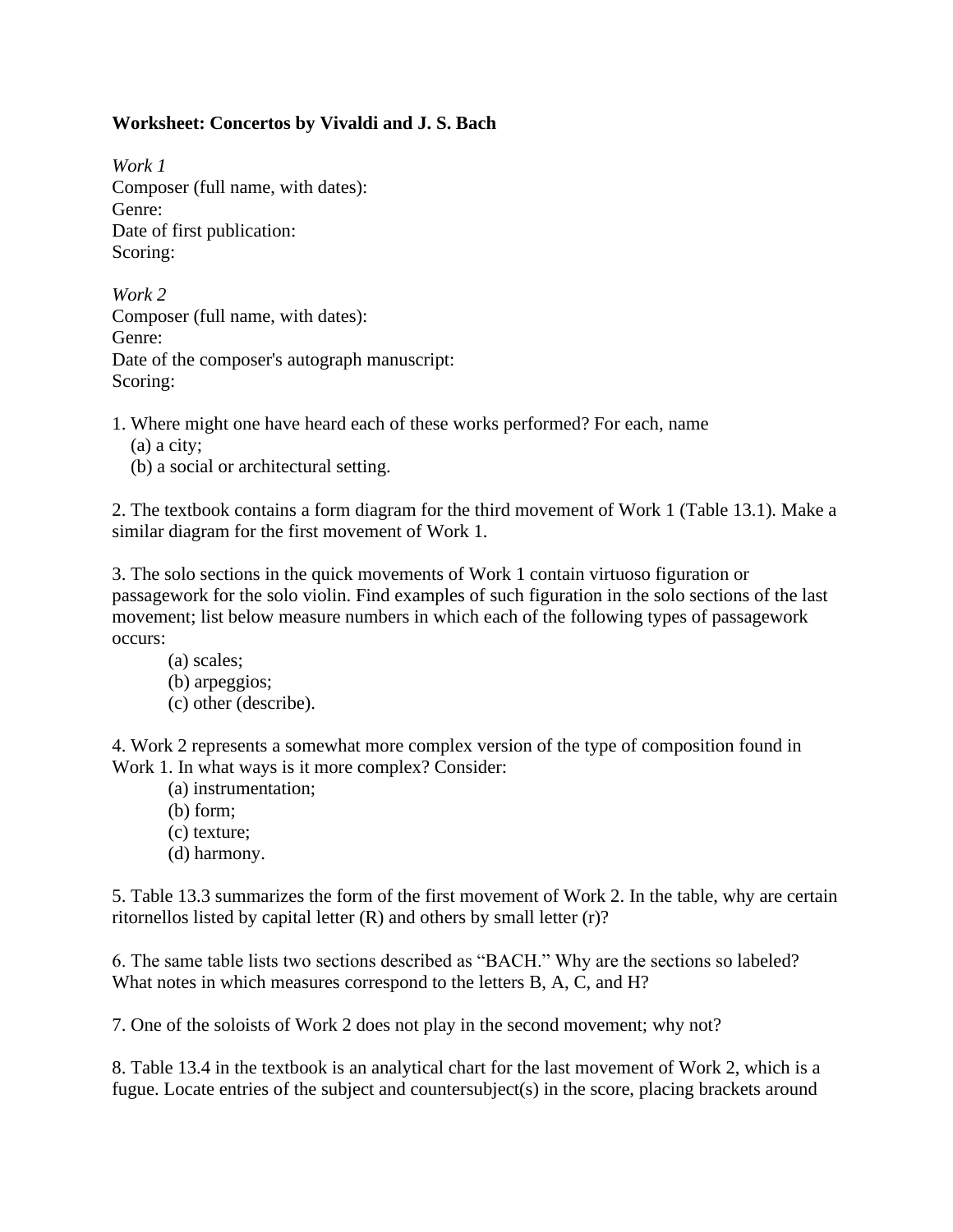each entry and identifying the keys in which the subject occurs (do this at least through m. 57).

- (a) Does the movement contain any tonal answers? In what parts, in which measures?
- (b) Is there a regular countersubject? In what parts, in which measures?
- (c) Are there any strettos? Between which parts, in which measures?
- (d) What is distinctive about the episodes?

*Note: the trumpet is a transposing part, written in C but sounding in F.*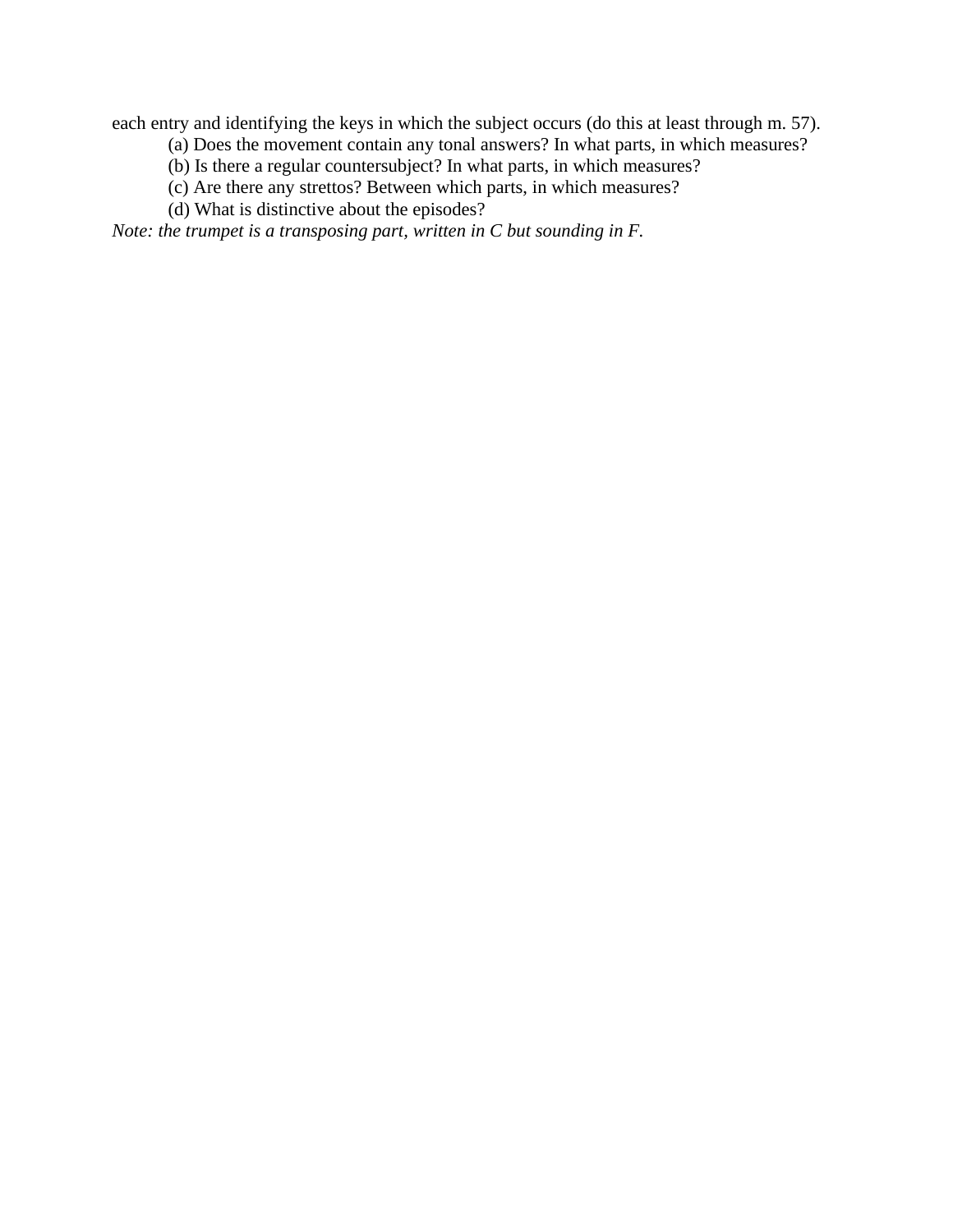#### **Study outline**

*This is a list of things to think about in preparation for a final examination in a course on Baroque music. It is not meant to be comprehensive; there is, intentionally, some overlap or duplication between sections. Each item in this list should bring to mind the titles of relevant pieces or examples of related ideas of concepts.*

Elements of late-Renaissance music genres: motet, madrigal texture and scoring consonance and dissonance musical rhetoric Compositional techniques common to late-Renaissance and Baroque and music paraphrase cantus firmus imitation variation Innovations of the Baroque new vocal genres: continuo madrigal, opera, cantata, oratorio new vocal styles: recitative, aria, arioso new instrumental genres: toccata, praeludium, prelude (and fugue), suite, sonata, concerto idiomatic writing for instruments use of signs to specify ornaments; written-out embellishment distinct French and Italian styles and genres French dances: allemande, courante, sarabande, gigue, minuet, gavotte, chaconne new types of instrumental ensemble ensembles combining voices and specified instruments basso continuo division of cantatas, sonatas, etc., into distinct movements motivic development forms based on modulation to different tonalities Forms and their associated genres through-composed form: motet, madrigal, sacred concerto, recitative, prelude strophic form: chorale, early-Baroque aria variation forms: strophic aria, passacaille (passacaglia), chaconne binary forms: most dances, some sonata movements, occasional arias ternary forms: Da Capo aria, some instrumental movements rondo-like forms: French Baroque keyboard pieces, some vocal works French overture ritornello form: instrumental concerto, late-Baroque aria, some chorale settings Musical rhetoric devices that articulate form devices for declamation of the text devices that reflect the meaning of the text Performance practices sources for information about performance